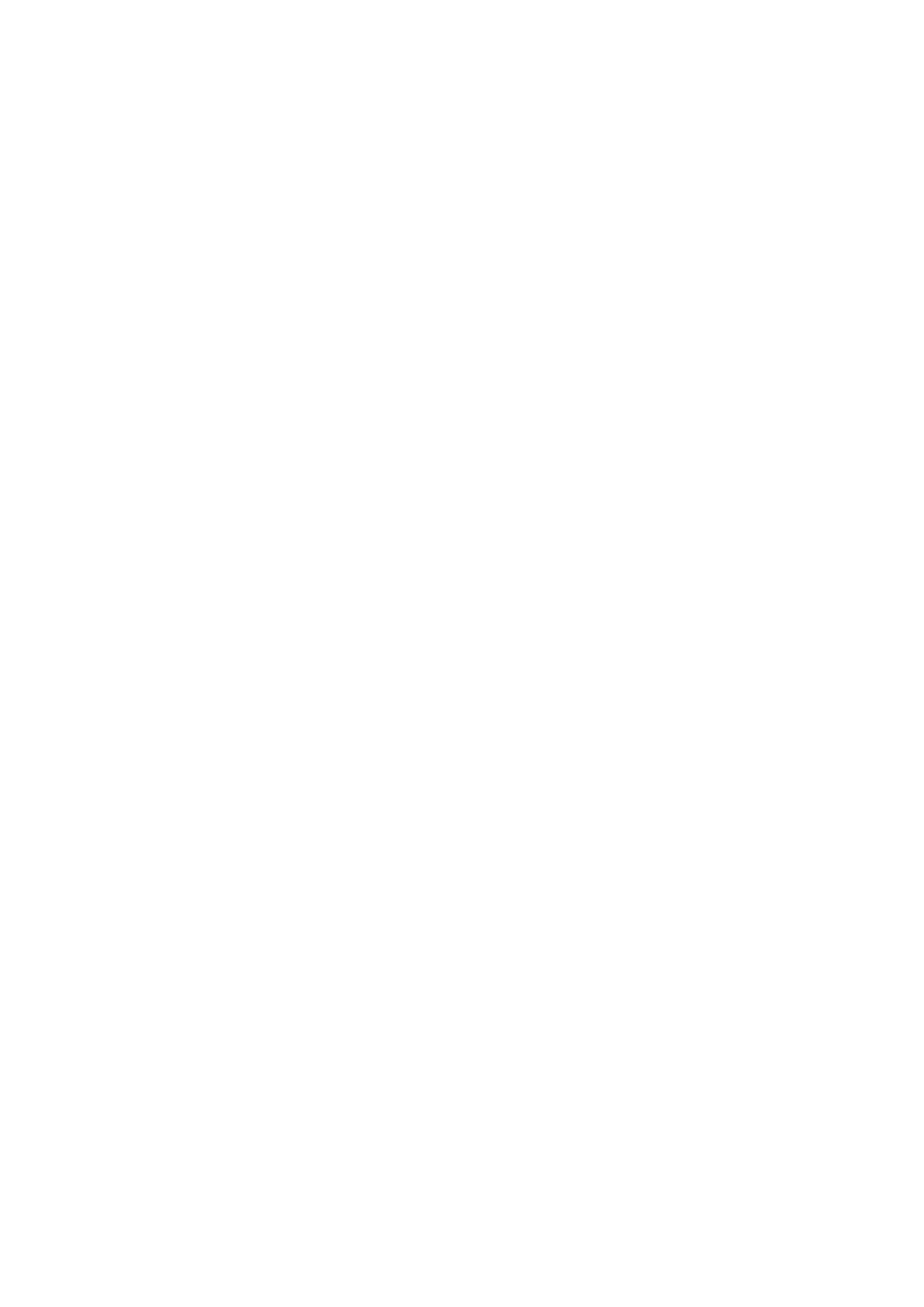# Financial Markets Around the Great Recession: East Meets West

Peter Simmons\*& Yuanyuan Xie<sup>†</sup>

November 14, 2013

#### Abstract

The 2007-2009 great recession saw sharp drops in equity values world wide and associated strong real effects. We develop an world CAPM approach, extended to allow for infinite risk/return opportunities, short sales constraints, borrowing and saving rate differentials. With MSCI monthly data, we use this to estimate tangent portfolios, standard deviations and market prices of risk in each country. We find short selling has a strong impact, in the crisis the net supply of equity finance vanished. If short selling is impossible, investors should have switched into cash. Postcrisis it rose but was still lower than precrisis.

Key words: Great recession, World CAPM, Supply of risky finance

JEL Nos: G01, G18, E44, E65

## 1 Introduction

The 2007-2009 great recession has been and still is amongst the sharpest in the last century with wider world effects than most preceding recessions. Its effects and transmission channels were different for different economies, depending partly on their initial economic position (Claessens et al., 2010) and also on their real and financial links (Obstfeld et al., 2009; Taylor, 2008). In a thumbnail sketch, the crisis initially started in the financial sectors in the US, then, since European financial institutions held the problematic mortgage backed securities, it spread to European and UK Önancial sectors. The fall in asset values of banks led to squeezed lending capacity for loans to both individuals and businesses (Mishkin, 2010). This had real effects depressing output and employment, changing expectations and increasing risk aversion so that generally the cost of capital for risky real investment in the West rose. The Western real recession led to a fall in demand for Asian imports and also a withdrawal of FDI from Asia which in turn caused real recessionary effects in Asia. Thus, the financial crisis spread from West to East through real sectors rather than financial sectors. The main purpose of this paper is to apply a CAPM framework to see how the tangent portfolio (TP), the associated amount of risk (measured by its standard deviation,  $\sigma$ , and the market price of risk  $(MPR)$ ) changed during and after the crisis. How did these changes in  $MPR$ ,  $\sigma$  and in safe rates change the supply of risky investment?

CAPM provides an applicable simple framework which only requires means and covariance matrices of asset returns as inputs, alternatives would be more demanding in information and computation<sup>1</sup>. We use a world CAPM with many risky assets serving to fund real risky investment and also a safe asset to investigate the impacts of the crisis on the efficient frontier EF, the TP and the amount of risky investment in China, Japan, US and UK with MSCI monthly data. Also largely based on our empirical evidence and previous studies, we assume that national equity markets are integrated and can be represented by a world efficient frontier (EF) but the safe asset markets are not integrated across countries, partly because of the behavior of monthly covered safe (borrowing/saving) rate parities and partly because there exist risk free arbitrage profits across countries.

However standard CAPM analysis does not adequately represent our empirical situation in which there is a spread between safe saving and borrowing rates, very high mean/risk portfolio returns are available in some instances, short selling opportunities on a very large scale are important and the equity holdings are dominated by institutions/corporations rather than individuals. So we develop a general theoretical

Corresponding author. Department of Economics, University of York, UK. peter.simmons@york.ac.uk

<sup>&</sup>lt;sup>†</sup>Department of Economics, University of York, UK. yx518@york.ac.uk

<sup>&</sup>lt;sup>1</sup> Second degree stocahstic dominance tests for portfolio efficiency exist (e.g. Post, 2003; Kopa, 2011) but typically require the solution of linear programmes and also have difficulties handling short sales and diversification.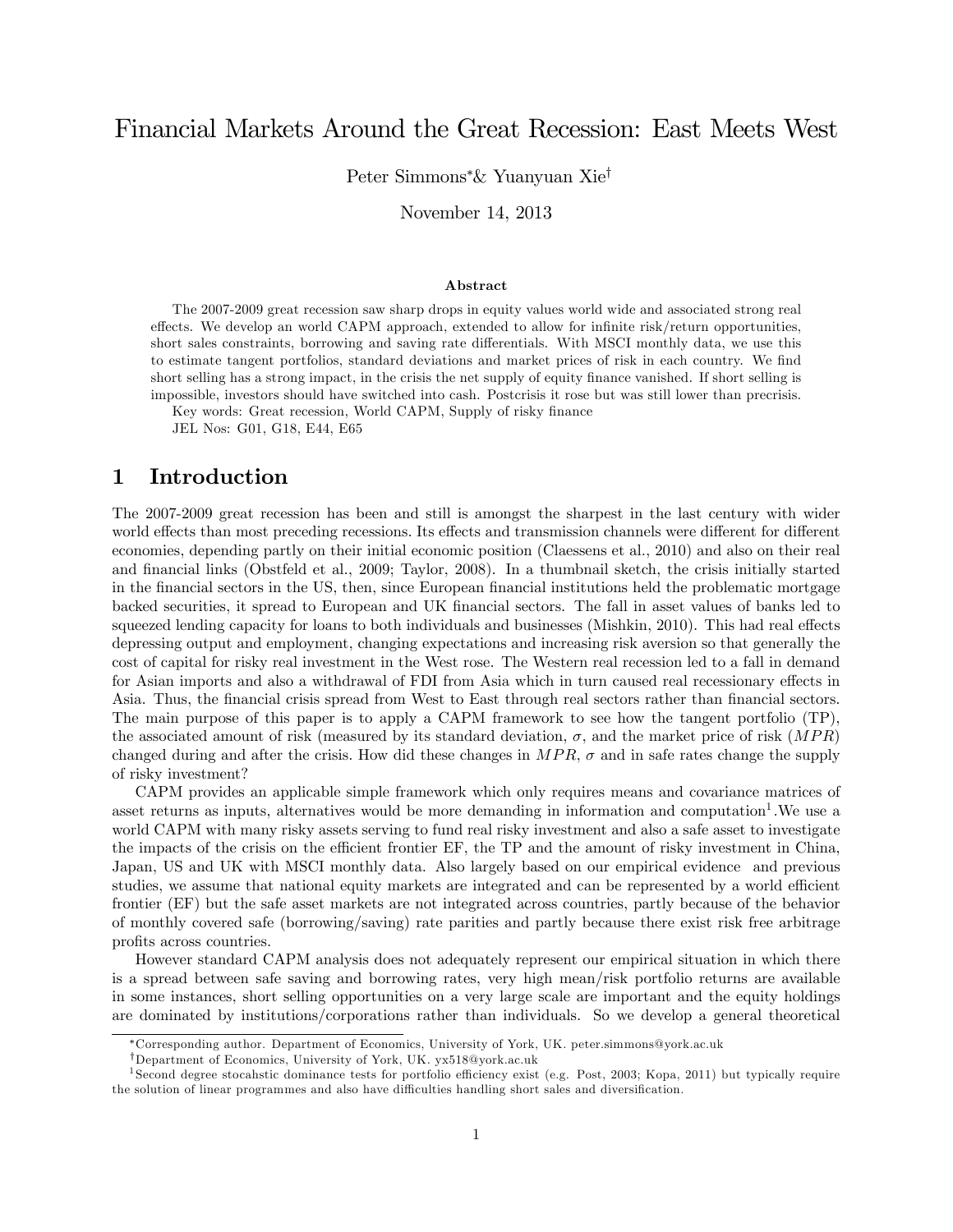extension of the CAPM model in each of these directions. The safe rate spread induces a three part EF with a region in which only risky assets are held. We know that the EF is increasing in both the mean and standard deviation of risky returns, we show that although it is unbounded (Merton, 1972) at high mean/risk returns, nevertheless it's limiting slope is finite. This can generate a TP with infinite mean and standard deviation. We extend the contributions of Ross(1977) on short sales in CAPM to encompass both short selling and constraints of no short sales in an increasing number of assets. We find that in general either there is a monotonically nested envelope structure of the efficient frontiers as more short sales constraints are added or more constrained EF's are strict subsets of those that are less constrained. Finally we argue that the importance of institutional investors means that the intertemporal consumption CAPM is less applicable than a zero consumption multiperiod CAPM in which we show that the single pricing factor each period is the excess return on the market portfolio of the period. That is, the heavy role of instutions means that the optimal risky portfolio will always be on the one period CAPM efficient frontier.

The ex-post data shows that with the onset of the crisis mean equity returns fell sharply, variances increased and the correlations (which are positive between all assets in all phases) increased substantially. The positive correlation of all equity returns means that short selling is important for risk diversification. Empirically, we split our sample period into three parts: pre-crisis, during the crisis and post crisis. For each sub-period, we estimate the expected returns and covariance matrix of equities using a VAR, based on the MSCI monthly data. Using the derived means and covariances, we calculate the EF, TP, MPR, and the optimal supply of risky investment funds in the three subperiods. We Önd that the combination of changes in the equity return distribution during the crisis both depressed, shifted right and also tilted the EF across the US, UK, China and Japan. However compared to pre-crisis, in the post crisis situation mean equity returns were largely restored, some variances also fell but the covariances and correlation remained relatively high. The effect is that post crisis the equity markets still have fairly high risks but mean returns at least equal to the pre crisis level. If short sales are unrestricted, there remain high risk diversification possibilities. If short selling is prohibited, the constraints reduce the extent of the EF.

Since all countries have safe borrowing above safe saving rates (which both differ by country), the concept of a capital market line becomes a three part portfolio locus corresponding to portfolios that are long or short in cash or cashless. Therefore, the capital market line and portfolio opportunities differ by country and investor group. Following this, we compute the  $MPR$  and asset shares in the TP for each phase: pre-crisis, during the crisis and post-crisis. If short selling is allowed, we find that investors are short in US national equities pre crisis and are short in Japanese national equities post crisis and have very high volumes of short selling the UK during the crisis.  $MPR$  during the crisis is very high and the tangent portfolios are "at infinity" with unbounded means and standard deviations of portfolio return. As we know in the background, investors have finite initial wealth and all risky assets have finite means and  $\sigma$ 's. With the high positive correlations, investors can only get an unbounded portfolio mean and  $\sigma$  by selling high volumes of some risky assets and investing similar volumes in others. Institutionalised short selling is possible on several exchanges (hedgefundwriter, 2011) but generally not in the volumes we Önd to be optimal. Consequently, we provide a parallel analysis for the case where short sales are not permitted. In this case, in all phases for all investors, there are binding no short sales constraints. Precrisis, nearly all investors only hold UK & Japan & China. During the crisis, Japanese equities are the only feasible choices if there are no short sales but are actually dominated by cash. Postcrisis, most investors in most countries only hold US & Chinese equities. Finally we compute the optimal supply of risky investment funds in the three subperiods along the capital market line for given risk aversion. The supply of risky finance via equities collapses during the crisis, and partially recovers post-crisis but to a lower level than precrisis.

Our contributions are both theoretical and empirical. Theoretically we provide some general extensions of CAPM, of interest in themselves, but necessary to understand the empirical features of the data. Empirically we find large changes in the supply of risky investment funds over three subperiods and generally risk (even with worldwide diversification) is higher than precrisis.

The plan of the paper is first to develop and extend some theoretical features of the EF and the tangent portfolio that we need in the sequel (Section 2). In section 3, due to the empirical evidence and previous studies, we make two key assumptions for the theory. In Section 4 we use the MSCI monthly data and asset return moments derived from the VAR's to study the effects of the financial crisis on equity markets. For example we discuss the change in equity returns, the covariance matrices and correlations. We also compute the world EF, the nature of the capital market line,  $MPR$  and tangent portfolio including its asset shares with and without short sales in each of the four countries in the pre-crisis, crisis and post-crisis phases.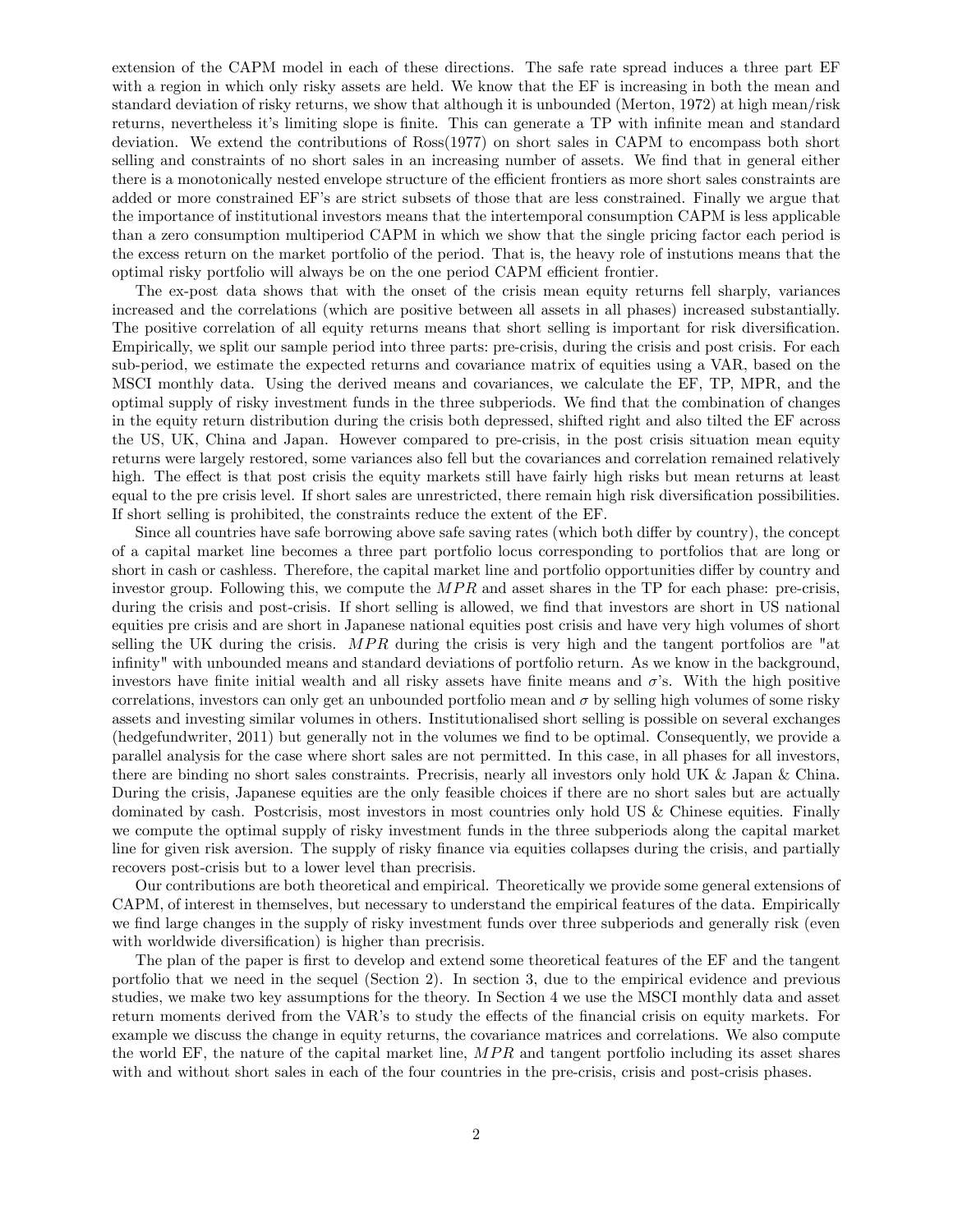# 2 Multiperiod Institutional Investors

These markets have a strong presence of institutional investors for whom the standard intertemporal consumption CAPM is less appropriate since there is no obvious life cycle consumption element for institutions. For example, in 2010, domestic individuals owned only  $11\%$  of the market capitalisation in the UK (Office of National Statistics, 2010), whilst in the US (US Census Bureau, 2012)it was 36% and 20% in Japan (Tokyo Stock Exchange Statistics, 2012). In China, more than 60% of the market values of equities are held by state agencies or legal persons (which are predominantly private sector enterprises and coporations),(Qi D, Wu W and Zhang H, (1999), Tiana L and Estrin S, (2008)). Such institutions are more subject to shareholders withdrawing funds rather than maximising life cycle consumption.

If institutions have a mean variance objective based on a long holding horizon, Arditti & Levy (1977) show that efficient choices over the holding period must be efficient for one period when the per period return distribution is iid with zero one period skewness. They also show that if the n-period institutional objective is decreasing in the holding period variance but increasing in the holding period mean and skewness, then again a portfolio efficient over the holding period must be efficient each period so long as skewness increases with the mean return over the holding period. However this approach neglects the opportunities for rebalancing the portfolio period by period.

We think of an institutional investor having mean variance preferences<sup>2</sup> each period  $t$  of an investment horizon 0, T. With a single safe asset each period with return  $R_{Ft}$  and n risky assets each period with returns  $R_{it}$ , the investor objective is

$$
\Sigma_0^T \delta^t w_{t-1} (R_{Ft} a_{0t} + (1 - a_{0t}) c_t' E_{t-1} R_t) - K c_t' \Omega_t c_t)
$$
  
with  $i' c_t = 1$ 

Here  $w_{t-1}$  is wealth at the start of period  $t, a_{0t}$  is the portfolio share in the safe asset,  $c_t$  is an nx1 column vectore of shares of total risky investment in each of the risky assets,  $E_{t-1}R_t$  is a column vector of mean risky asset returns at t and  $\Omega_t$  is the covariance matrix of these returns.  $\delta$  is the long term investors discount rate. In the appendix we show that the value function has the form

$$
V_t(w_{t-1}) = w_{t-1}B_t(R_{Ft}, R_{Ft+1}...R_{FT}) + A_t(E_t R_{t+1}, . . E_{T-1}R_T, \Omega_t, . . \Omega_T)
$$

Hence Bellmans equation has the form

 $\bar{v}$ 

$$
V_t(w_{t-1}) = \max_{a_{0t}} [w_{t-1}(a_{0t}R_{Ft} + \max_{c_t} \{(1 - a_{0t})\Sigma c_{it}E_{t-1}R_{it}) - K(1 - a_{0t})^2 w_{t-1}^2 c_t' \Omega_t c_t + \delta E_{t-1}V_{t+1}(w_t)|\Sigma c_{it} = 1\}]
$$
  
= 
$$
\max_{a_{0t}} [w_{t-1}(a_{0t}(1 + \delta B_t)R_{Ft} + \max_{c_t} \{(1 - a_{0t})(1 + \delta B_t)\Sigma c_{it}E_{t-1}R_{it}) - K(1 - a_{0t})^2 w_{t-1}^2 c_t' \Omega_t c_t + \delta E_{t-1}A_{t+1}|\Sigma c_t - \delta E_{t-1}R_{it})\}]
$$

and the optimal choices  $a_{0t}$ ,  $c_t$  are just one period choices solving

$$
\max_{a_{0t}}[w_{t-1}(a_{0t}(1+\delta B_t)R_{Ft} + \max_{c_t}\{(1-a_{0t})(1+\delta B_t)\Sigma c_{it}E_{t-1}R_{it}) - K(1-a_{0t})^2w_{t-1}^2c_t'\Omega_t c_t|\Sigma c_{it} = 1\}]
$$

Hence the optimal risky portfolios period by period must be on the one period efficient frontier<sup>3</sup>.

This reinforces the arguments of Fama (1970), Elton & Gruber (1974) that if returns are iid and there are some preference restrictions, one period CAPM matches ICAPM. It justifies our concentration on computing one period efficient frontiers.

### 3 The N Asset EF

We start by presenting a succinct analysis of the main features of the CAPM model with  $n$  risky assets and then derive some extensions of this that we need to be able to understand the empirical experience within

<sup>3</sup>In more detail the efficient frontier is derived by fixing the mean of the risky asset portfolio at an arbitrary  $\mu$ 

$$
\max_{a_0} \{ w_{T-1}a_0R_F + (1 - a_0)w_{T-1} \max_{\mu} [\mu - K(1 - a_0) \min_c [w_{T-1}c'\Omega_c]\Sigma c_i = 1, \Sigma c_i ER_i = \mu] \}
$$
(1)

<sup>2</sup>We can also think of per period preferences being quadratic.

The best choice of c given  $\mu$ ,  $a_0$  yields the EF, and then the joint choice of  $\mu$ ,  $a_0$  gives both the tangent portfolio (and CML) and the best choice on it.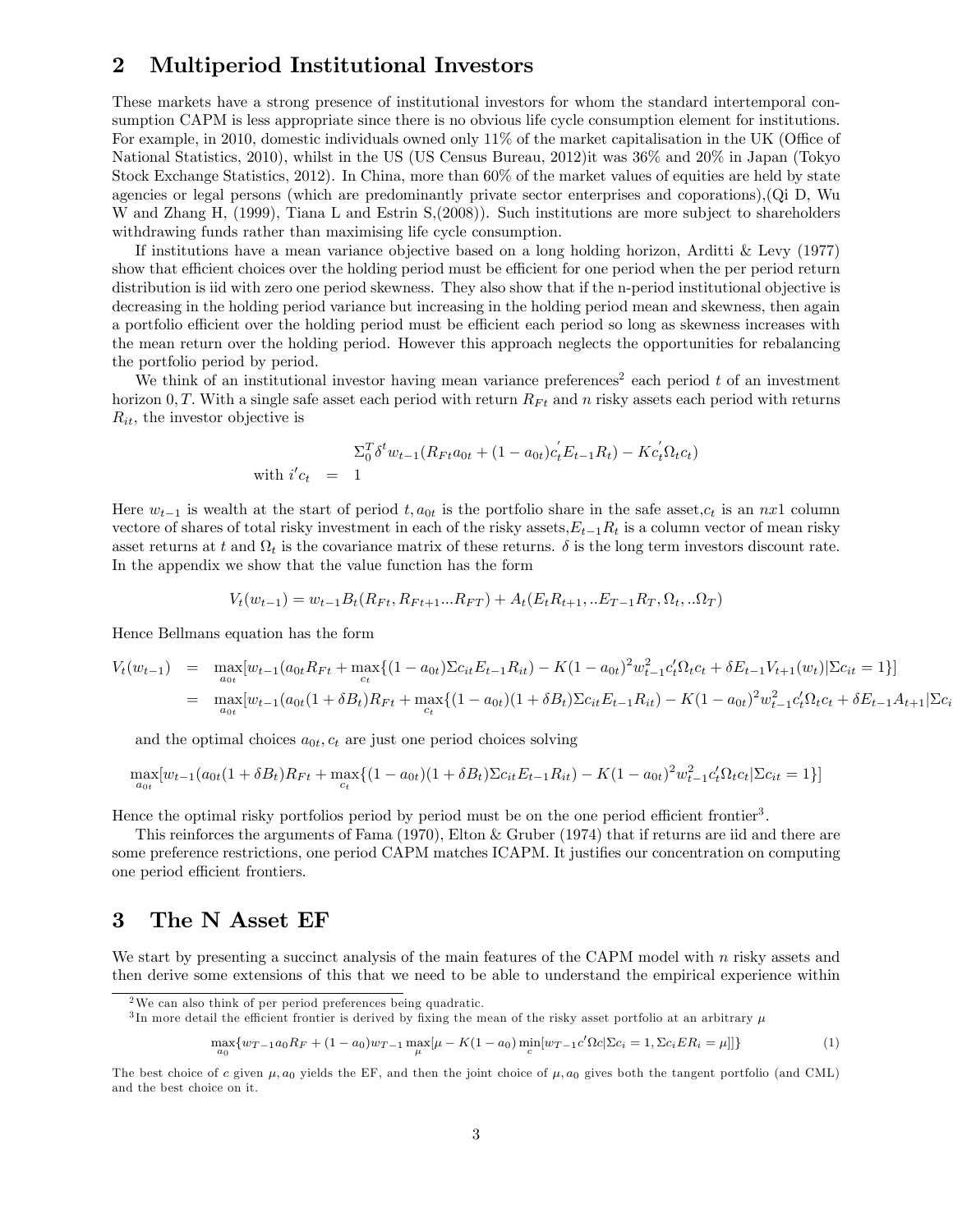this framework. The key idea is that with n risky assets and investors who prefer higher mean  $(ER_P)$  but lower variance  $(\sigma^2)$  portfolios, the overall portfolio selection problem can be decomposed into firstly analysis of risky portfolios that cannot be dominated in terms of mean and variance, and secondly to the best mix between such portfolios and a safe asset. To derive the efficient frontier (EF) of risky portfolios which are undominated in mean and variance the standard approach solves

$$
\sigma^2 = \min_a \{ a' \Omega a | a' i = 1, a' m = E R_P \}
$$

where  $\Omega$  is the covariance matrix of n assets; a is the column vector for the market investment share of those n assets; m is the column vector of expected asset returns  $[ER_{1...}ER_N]$ ,  $ER_i$  is the mean return for risky asset i;  $ER<sub>P</sub>$  is the mean value for the market return and i is the unit column vector. The solution was defined in Merton $(1972)$ , in the appendix we rewrite this in a form convenient for subsequent use (also see Brennan and Lo  $(2010)$ ). This gives the efficient portfolio shares as

$$
a = x_1 - b(ER_P)x_2
$$

where

$$
b(ER_P) = \frac{m'\Omega^{-1}i - ER_P(i'\Omega^{-1}i)}{(i'\Omega^{-1}m)^2 - (m'\Omega^{-1}m)(i'\Omega^{-1}i)}
$$
  

$$
x_1 = \frac{\Omega^{-1}i}{i'\Omega^{-1}i}; x_2 = \left[\frac{(i'\Omega^{-1}m)\Omega^{-1}i}{i'\Omega^{-1}i} - \Omega^{-1}m\right]
$$

and the EF can be written as

$$
\sigma = G(ER_P) = [x_1'\Omega x_1 + (b(ER_P))^2 x_2' \Omega x_2]^{1/2}
$$
\n(2)

It is well known that viewed as  $\sigma = G(ER_P)$ , then  $G'( ) > 0, G'' > 0$ . The first of these follows since in an efficient portfolio higher risk must be compensated by a higher mean return. The second holds by reduction ad absurdem (Elton at al., 2007).

### 3.1 The Tangent Portfolio

If there is a safe asset with return  $r_f$ , the two fund theorem holds and any optimal portfolio of safe and risky assets is a combination of the tangent portfolio  $(TP)$  and cash. If an interior tangent portfolio  $TP$  with mean  $ER_P$  and standard deviation of return  $, \sigma$  and  $MPR > 0$  exists it must satisfy the two equations

$$
-\frac{\frac{\partial F}{\partial \sigma}}{\frac{\partial F}{\partial ER_P}} = \frac{ER_P - r_f}{\sigma}
$$
\n
$$
F(\sigma, ER_P) = 0
$$
\n(3)

at finite values of the variables  $\sigma$ ,  $ER_P$ . The tangent portfolio is on the EF, and the tangent there passes through the safe rate of return point  $(0, r_f)$ .

By substituting out  $\sigma$  from the first equation, equality of the slopes of the capital market line and the EF becomes an equation solely in  $ER_P$ :

$$
x_1^{'}\Omega x_1 + \left(\frac{m'x_1 - ER_P}{m'x_2}\right)^2 x_2^{'}\Omega x_2 = -(ER_P - r_f)(m'x_1 - ER_P)\frac{x_2^{'}\Omega x_2}{(m'x_2)^2}
$$

Some calculation (see details in Appendix) shows that if there is a finite positive solution to this equation then it is at.

$$
ER_P = m'x_1 + \frac{x_1'\Omega x_1(m'x_2)^2}{x_2'\Omega x_2(m'x_1 - r_f)}
$$
\n<sup>(4)</sup>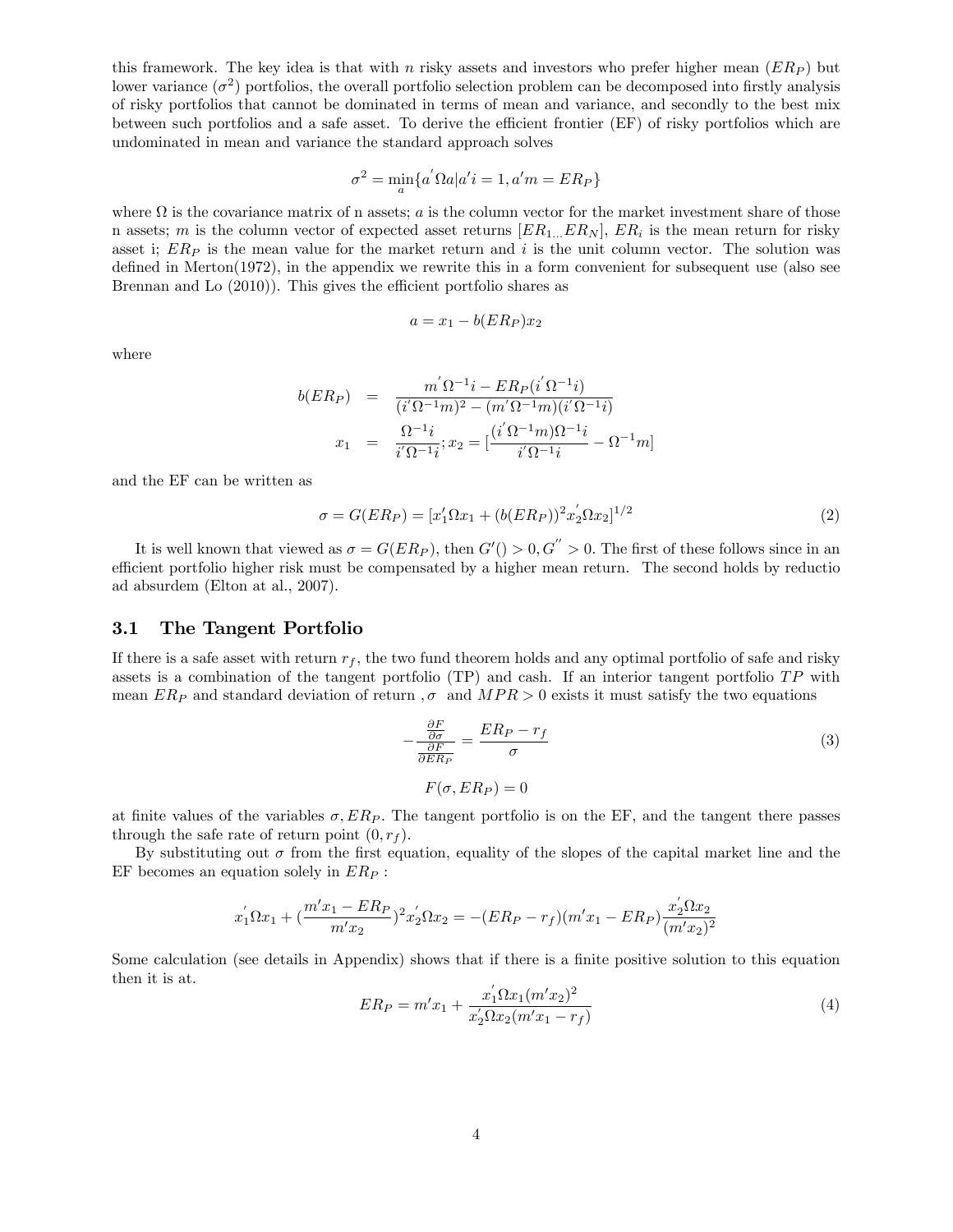### 3.2 The Capital Market Line and Market Price of Risk

Faced with a safe asset return and an EF, a mean variance investor can mix the safe asset and the TP in any proportions according to their risk preferences. The options are to hold only the safe asset, to mix the safe asset and the TP or to borrow the safe asset and invest the proceeds plus initial wealth in the  $TP<sup>4</sup>$ . The tangent itself (the capital market line), describes these investment opportunities. Its slope, the market price of risk  $(MPR)$ , measures the equilibrium rate the market will offer for switching a unit of wealth from the safe asset to the TP. Using the definitions of  $ER_P$  and  $\sigma$  at the TP above

$$
MPR = \frac{ER_P - r_f}{\sigma}
$$
  
= 
$$
\frac{(x_2' \Omega x_2 (m'x_1 - r_f)^2 + x_1' \Omega x_1 (m'x_2)^2)^{0.5}}{(x_1' \Omega x_1)^{0.5} (x_2' \Omega x_2)^{0.5}}
$$
 (5)

(derivation of this formula is in the Appendix).

### 3.3 Extensions of the Theory

### 3.3.1 InÖnite Mean and Risk TPs

In the appendix we show that along the EF, as  $ER_P$  tends to infinity so does  $\sigma$ . That is an infinitely high mean risky portfolio is available but only by exposure to unbounded risks. However EF does have a finite positive slope as  $ER_P$  tends to infinity. This allows us to define the idea of an asymptotic tangent  $(at)$ which is equal to the limiting value of  $dE R_P/d\sigma$  taken along the E, Fig 1.2. It is clear that if we take any tangent to the EF with a vertical intercept at x, by concavity of the frontier, if  $r_f < x$  the TP must exist and have a lower mean and standard deviation than at B (a tangency must exist since we know that the slope of the EF is infinite at A). But if  $r_f > x$  if there is a TP at a finite mean  $ER_P$ , it must occur on the EF above B as with  $r'_f$  in Figure 1.1. But suppose x itself was the intercept of the asymptotic tangent  $(at)$ (Fig 1.2). Then if  $r_f > x$  the only possible TP involves an asymptotic tangency to the EF with  $(ER_P, \sigma)$ jointly tending to infinity. Note that when this case occurs there must be short selling of some of the risky securities, each security has a finite mean return and there is only a finite initial wealth to invest, so an unbounded mean return can only be realised by selling an unbounded amount of one security and buying an unbounded amount of another. This is more than an academic curiosity since in the countries we examine this case occurs, especially during the crisis.



#### 3.3.2 Safe Rate Differentials

Safe rates of interest often differ for borrowing and lending, and if the safe asset markets are not integrated, may also differ between economies. To avoid Ponzi game situations, the safe borrowing rate must be above the safe saving rate for each country (Figure 2.1).

<sup>4</sup> They will never short the tangent portfolio.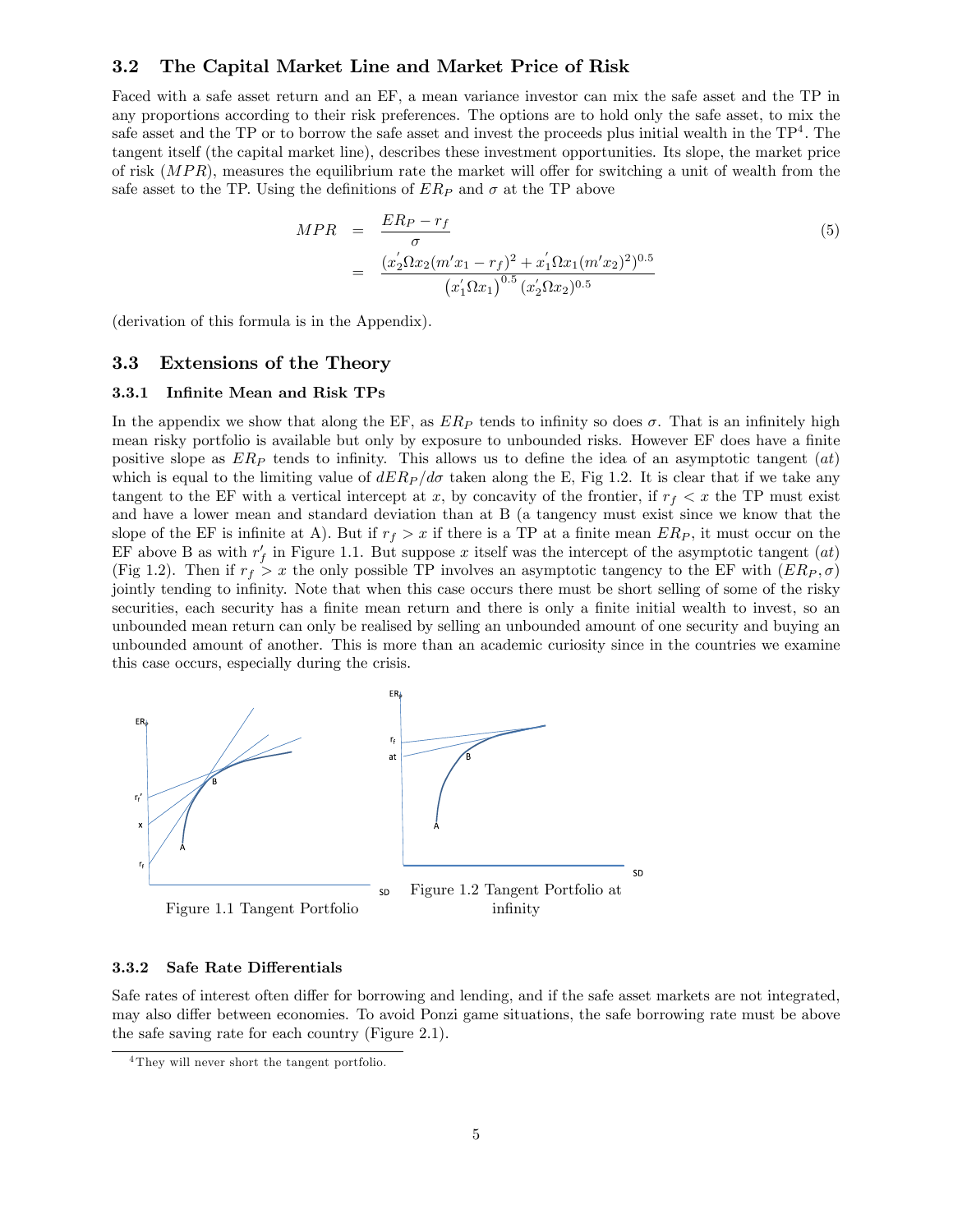

As a consequence, the capital market locus has distinct segments (Elton et al., 2007). Taking the difference in interest rates into account an investor faces the bold line (Figure 2.2).

The investor may be relatively risk averse and invest in both cash and the TP A so that their overall portfolio is on the  $r_s$  linear section, if relatively risk loving they borrow in cash at the rate  $r_B$  and invest this and all their initial wealth in the TP B. Investors with intermediate risk aversion invest all their wealth in risky assets and are located at some point on the EF between A and B.

#### 3.3.3 Structure of Efficient Portfolios

A portfolio on the EF may involve short selling one or more of the risky assets. We know also that the share of any individual asset in a risky efficient portfolio is monotonic in the mean of the risky portfolio,  $ER_P$  but may be increasing or decreasing, the result is

$$
\frac{da}{dER_P} = \frac{i'\Omega^{-1}i}{(i'\Omega^{-1}m)^2 - m'\Omega^{-1}mi'\Omega^{-1}i}x_2
$$

Short Sales Hence either along the EF an asset is never sold short, is sold short at all points on the frontier or the frontier divides into two segments at a point at which one asset has a zero holding. Since along the EF, each risky asset share in the TP is monotonic in  $ER<sub>P</sub>$ , to one side of this point, along the frontier the asset is sold short, on the other side it is held long. To analyse this theoretically we can appeal to stepwise optimisation and the envelope theorem (see Appendix). In general the EF for  $n-1$  assets must lie to the south east of the frontier for n assets since it provides fewer diversification possibilities. It lies wholly below that for n assets if all n assets are long (Fig 3.a). If one asset has a zero holding on the n asset frontier then, since the asset shares are monotonic in  $ER<sub>P</sub>$ , that asset must be short to one side and long the other. Hence the  $n-1$  frontier must touch the n asset frontier at this point and we have an envelope structure between the frontiers (Fig 3.b  $&3.c$ ). Extending this argument it is possible that several assets have a zero share at a particular point on the  $n$  asset frontier, for example suppose the first two assets are not held at some point, then the n asset frontier divides again into two segments at that point with the two assets being either long or short to either side of the point. Then the two  $n-1$  asset frontiers and the  $n-2$ asset frontier must all be tangential at that point (Fig 3.d).



Fig 3 EF with short sales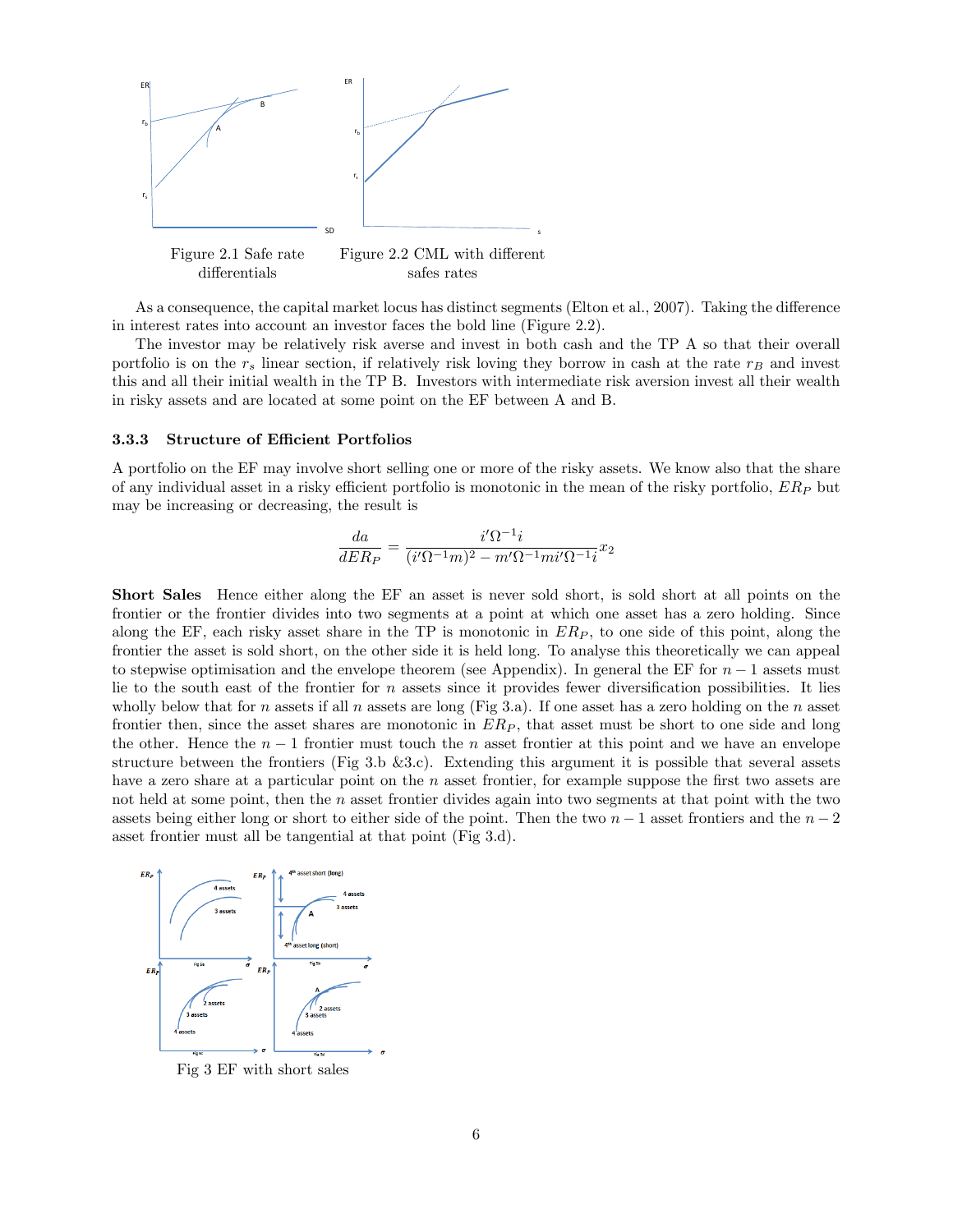With only two assets, if one asset has a zero share at a point on the EF, then the mean and standard deviation on the EF at that point are just the mean and standard deviation of the single long asset.

No Short Sale Constraints With no short sale constraints on risky assets, the available TP will typically consist of a continuous set of segments corresponding to  $n, n - 1, n - 2$ . risky assets as successive short constraints bind on different assets as in Fig 4. If we move from two risky assets to just one due a binding short sale constraint on one of the assets the situation is slightly different. Depending on the risk free rate the TP can either contain both assets as with  $r_f$  or a single asset  $r'_f$ .



Fig 4 EF with no short sales

# 4 Assumptions of Theory

We make two key working assumptions: integrated equity markets and segregated safe markets, which we claim to be justified by the empirical data and previous studies. Each country has a wedge between its safe savings and its safe borrowing rate for each month in our data set. Moreover between countries there is no equality between safe saving rates or safe borrowing rates, allowing for exchange rate differences, using the spot and forward rates as appropriate. Thus a saver in China could for example risklessly save in the US and be better off than by saving in China by converting RMB into \$ and at same time selling \$ forward ( a similar strategy is possible for borrowers). We call the resulting returns the safe covered interest parities, Fig 5 and 6 below show that for each of the savings and borrowing rates the monthly values of these differences are not zero. Similarly at any one data point there are risk free arbitrage profits to be made by borrowing in a cheap country and saving in a high yield country. Fig 7 shows the difference between the maximum saving rate and the minimum borrowing rate at each date expressed in \$US at each time point. Throughout the sample these are positive, so if safe asset markets were integrated, we should observe specialisation of all safe saving in just one country and similarly for borrowing, and universally huge arbitrage profits are available to all. Of course we do not observe such profits being realised and so we assume that the safe asset markets are segregated.



Fig 5 Borrowing rate disparities

Fig 6 Saving rate disparities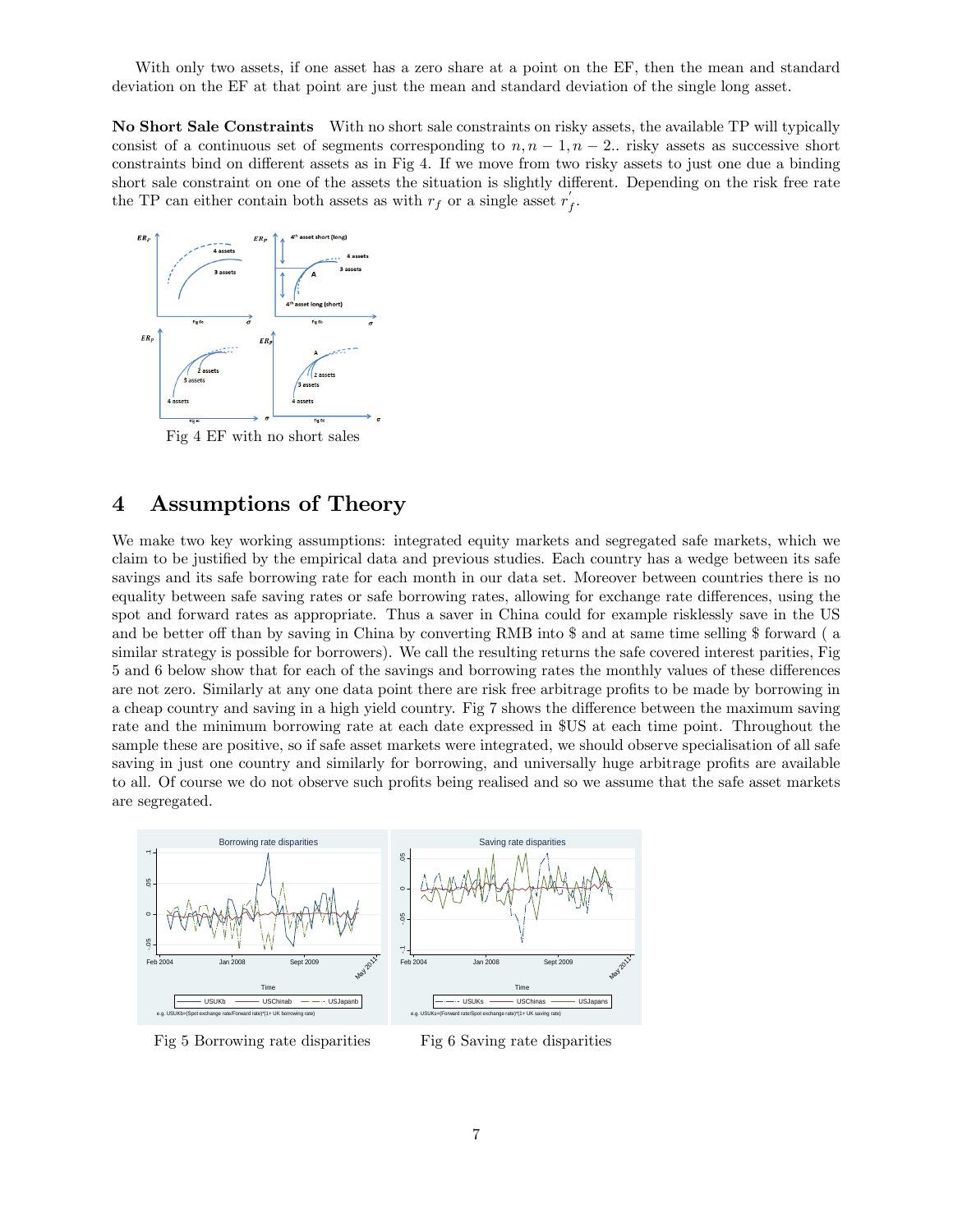

Fig 7 Arbitrage profit

Conversely we assume that equity markets are integrated across countries. A stream of past research indicates that there is some degree of integration and also that the extent of integration has increased especially in the last twenty years (Bekaert, 2005, 2011; Constantinides, 2003). In addition it is clear in our data that there were financial market spillovers from one exchange to another.

# 5 How did the Crisis Affect China, Japan, UK and US?

### 5.1 The Financial Sectors

### 5.1.1 The Equity Markets

For equity data we take monthly returns on the dollar denominated MSCI indices for UK, US, Japan and China (Fig 8-11). The crisis period is dated from September 2007, after BNP Paribas bank collapsed in Aug 2007 which manifested the onset of the crisis in Europe and the equity returns became negative. The crisis period ends in December 2008, the choice of end date is based on structural shifts in the monthly real returns on the different equity indices after each country's policy implementation to recover from the crisis Although the crisis had an international dynamic in its transmission between countries, there is surprisingly similar timing in the shifts of the mean of these series.



Fig 8 MSCI US

Fig 9 MSCI Japan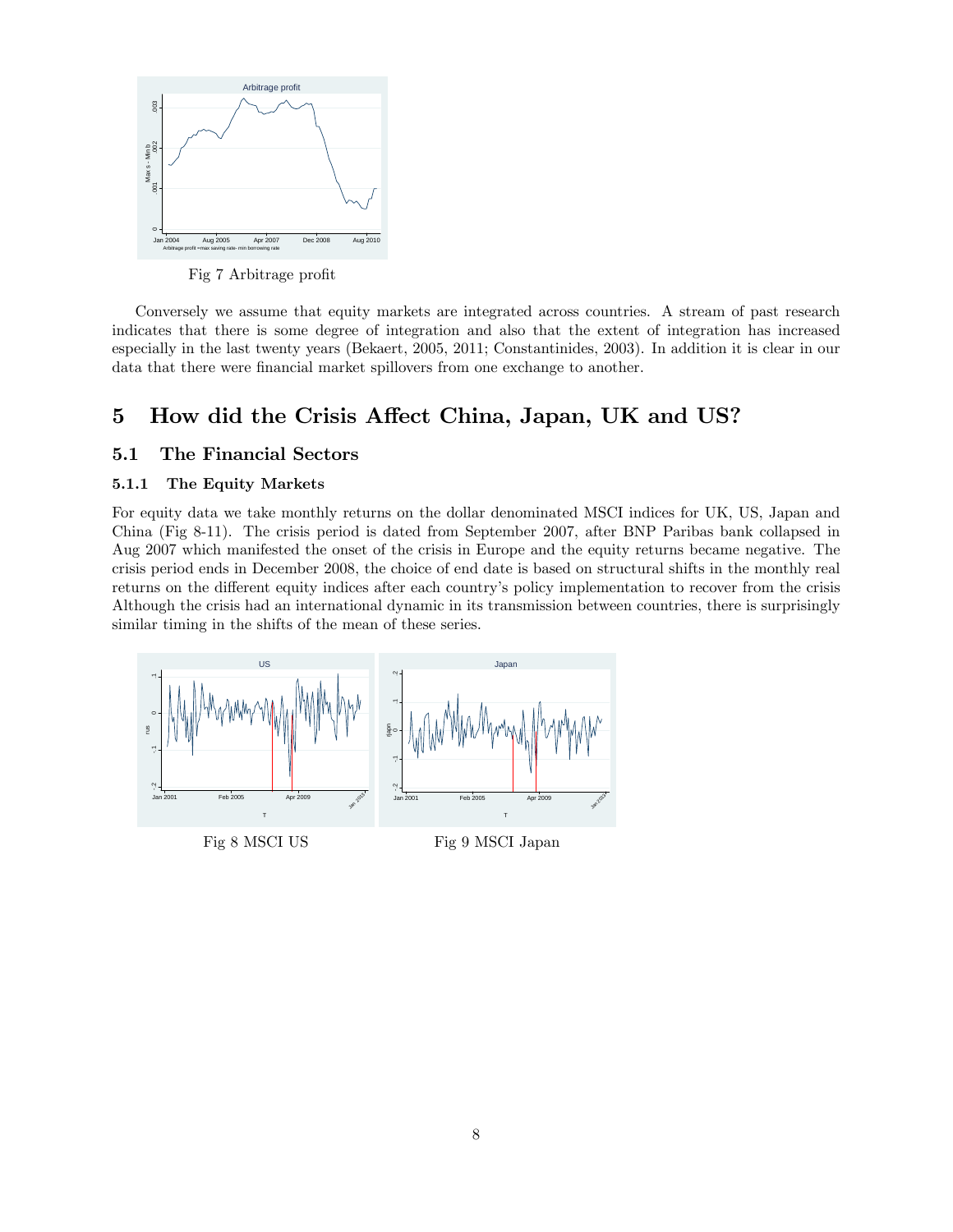

We calculate the mean and covariance matrix of monthly real returns on each index for different subperiods of the sample (Table 1 Mean Equity Returns). For each phase we estimate a one lag VAR on the 4 asset returns, taking the mean predicted values for a phase as the mean returns, and the covariance matrix equal to that of the residuals from the VAR for that phase. The results are very similar to using historical data, essentially the VARs show little or no autocorrelation in returns but also are well specified statistical models according to specification tests for heteroscedasticity, omitted variables and autocorrelation (the Appendix gives details). Due to the breaks in the return series and the limited length of the crisis, we did not choose to use more explicit modelling of either adaptive expectations which are supported by some survey evidence of data (Greenwood and Shleifer (2013),or extrapolation of fundamentals (for example consumption/wealth ratios) of one type or another due to lack of data (see for example Goetzeman et al (2009)) although our approach is equivalent to using the information set of an investor at the end of a phase. It can also be thought of as a simple rational expectation of the return generating process in each phase by uninformed investors (Admati & Ross, 1985).

Before the crisis, all of the monthly mean equity real returns were positive for the period 2004-2007. During the crisis monthly mean equity returns fell sharply in all four markets After the crisis mean returns jumped back close to their pre-crisis levels for the period 2009-2010 but with a reduced spread between countries.

| Variable                    | Pre crisis Mean | Crisis Mean | Post Crisis Mean |  |  |  |  |
|-----------------------------|-----------------|-------------|------------------|--|--|--|--|
| $r_{UK}$                    | .011            | $-.046$     | .018             |  |  |  |  |
| $r_{China}$                 | .031            | $-.041$     | .023             |  |  |  |  |
| $r_{US}$                    | .007            | $-.032$     | .016             |  |  |  |  |
| $r_{Japan}$                 | .009            | $-.026$     | .008             |  |  |  |  |
| Table 1 Mean Equity Returns |                 |             |                  |  |  |  |  |

|       | UK                                         | China  | US     | Japan |  |  |  |  |  |
|-------|--------------------------------------------|--------|--------|-------|--|--|--|--|--|
| UK    | 1                                          |        |        |       |  |  |  |  |  |
| China | 0.6126                                     | 1      |        |       |  |  |  |  |  |
| US    | 0.6299                                     | 0.4320 | 1      |       |  |  |  |  |  |
| Japan | 0.2911                                     | 0.1146 | 0.2410 | 1     |  |  |  |  |  |
|       | Table $2(1)$ Pre-crisis correlation matrix |        |        |       |  |  |  |  |  |
|       | UK                                         | China  | US     | Japan |  |  |  |  |  |
| UК    | 1                                          |        |        |       |  |  |  |  |  |
| China | 0.9309                                     | 1      |        |       |  |  |  |  |  |
|       |                                            |        |        |       |  |  |  |  |  |
| US    | 0.8617                                     | 0.7685 | 1      |       |  |  |  |  |  |
| Japan | 0.7919                                     | 0.8075 | 0.7782 | 1     |  |  |  |  |  |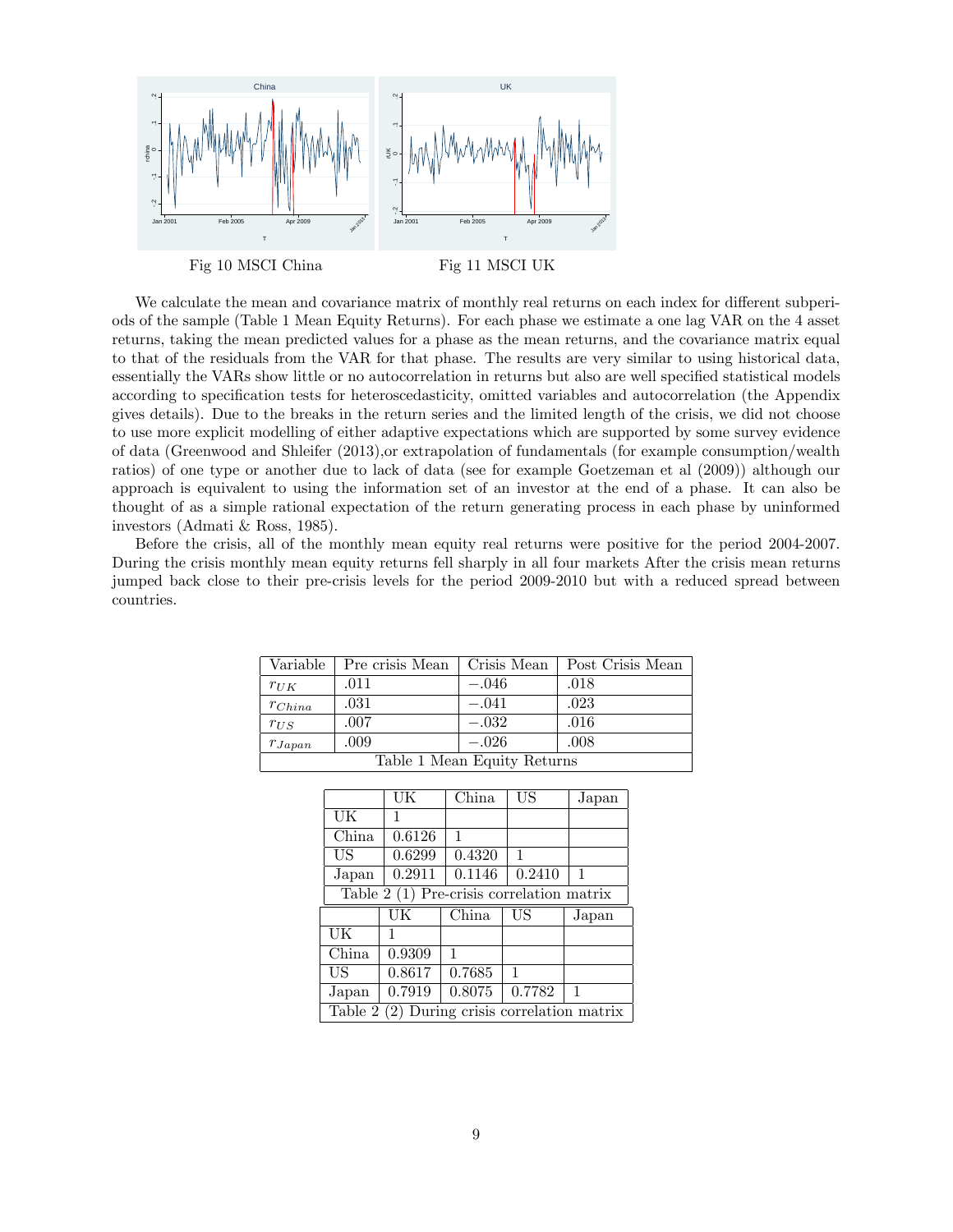|                                             | UК     | China  | US                  | Japan |  |  |  |
|---------------------------------------------|--------|--------|---------------------|-------|--|--|--|
| UK                                          |        |        |                     |       |  |  |  |
| China                                       | 0.7487 |        |                     |       |  |  |  |
| US                                          | 0.8715 | 0.7056 |                     |       |  |  |  |
| Japan                                       | 0.8310 |        | $0.6251 \pm 0.8530$ |       |  |  |  |
| Table $2(3)$ Post crisis correlation matrix |        |        |                     |       |  |  |  |

Before the crisis there was reasonably strong positive correlation between all pairs of markets so the diversification possibilities between most pairs of markets depend partly on the possibility of short sales  $(Table 2 (1)-(3)).$ 

|                        | UK                                          | China                        | US       | Japan    |
|------------------------|---------------------------------------------|------------------------------|----------|----------|
| UK                     | 0.00057                                     |                              |          |          |
| China                  | 0.000878                                    | 0.003604                     |          |          |
| US                     | 0.000306                                    | 0.000528                     | 0.000415 |          |
| Japan                  | 0.000265                                    | 0.000262                     | 0.000187 | 0.001455 |
|                        | Table $3(1)$                                | Pre-crisis covariance matrix |          |          |
|                        | UK                                          | China                        | US       | Japan    |
| UK                     | 0.003175                                    |                              |          |          |
| China                  | 0.006673                                    | 0.016186                     |          |          |
| US                     | 0.002228                                    | 0.004486                     | 0.002106 |          |
| Japan                  | 0.002369                                    | 0.005454                     | 0.001896 | 0.002819 |
|                        | Table 3 (2) During crisis covariance matrix |                              |          |          |
|                        | UK                                          | China                        | US       | Japan    |
| $\overline{\text{UK}}$ | 0.004094                                    |                              |          |          |
| China                  | 0.003114                                    | 0.004227                     |          |          |
| US                     | 0.003194                                    | 0.002627                     | 0.00328  |          |
| Japan                  | 0.002511                                    | 0.001919                     | 0.002307 | 0.00223  |
|                        | Table $3(3)$ Post crisis covariance matrix  |                              |          |          |

During the crisis the variances of monthly equity returns jumped up by 100% for all indexes (Tables 3  $(1)-(3)$ . In absolute value terms the covariances of returns between pairs of countries also jumped upwards, significantly more than the variances. The correlations increase quite dramatically. In the crisis, the increased positive correlations implies that diversification depends more strongly on the possibility of short selling. After the crisis for all countries, except China, the variances and covariance remain virtually constant but the variance of China and its covariance with each other country falls.

One way of evaluating the change in risk between the phases is to see if the eigenvalues of one covariance matrix dominate those of another. Table 4 computes the eigenvalues of each covariance matrix arranged in descending order. This gives the clear impression that in the crisis there was more risk than before or after, but also that there was more risk post-crisis than pre-crisis. On the other hand the differences between the covariance matrices are not positive (or negative) definite for any pair of matrices.

| Pre-crisis                               | Crisis | Post Crisis |  |  |  |  |
|------------------------------------------|--------|-------------|--|--|--|--|
| .0402                                    | .2236  | .1164       |  |  |  |  |
| .0017                                    | .0018  | .0012       |  |  |  |  |
| .0046                                    | .0064  | .0052       |  |  |  |  |
| .0240                                    | .0011  | .0156       |  |  |  |  |
| Table 4 Eigenvalues of covariance matrix |        |             |  |  |  |  |

#### 5.1.2 Real Safe Rates

As safe interest rates for the UK we take the saving rate to be the monthly interest rate on time deposits with maturity less than 12 months, for the US the rate on CD's with maturity of at most 12 months, for China the published consumer saving rates and for Japan the deposit rate. For the borrowing rate we take the bank lending rate for non-housing loans for the UK, the US prime business loan rate, for China and for Japan the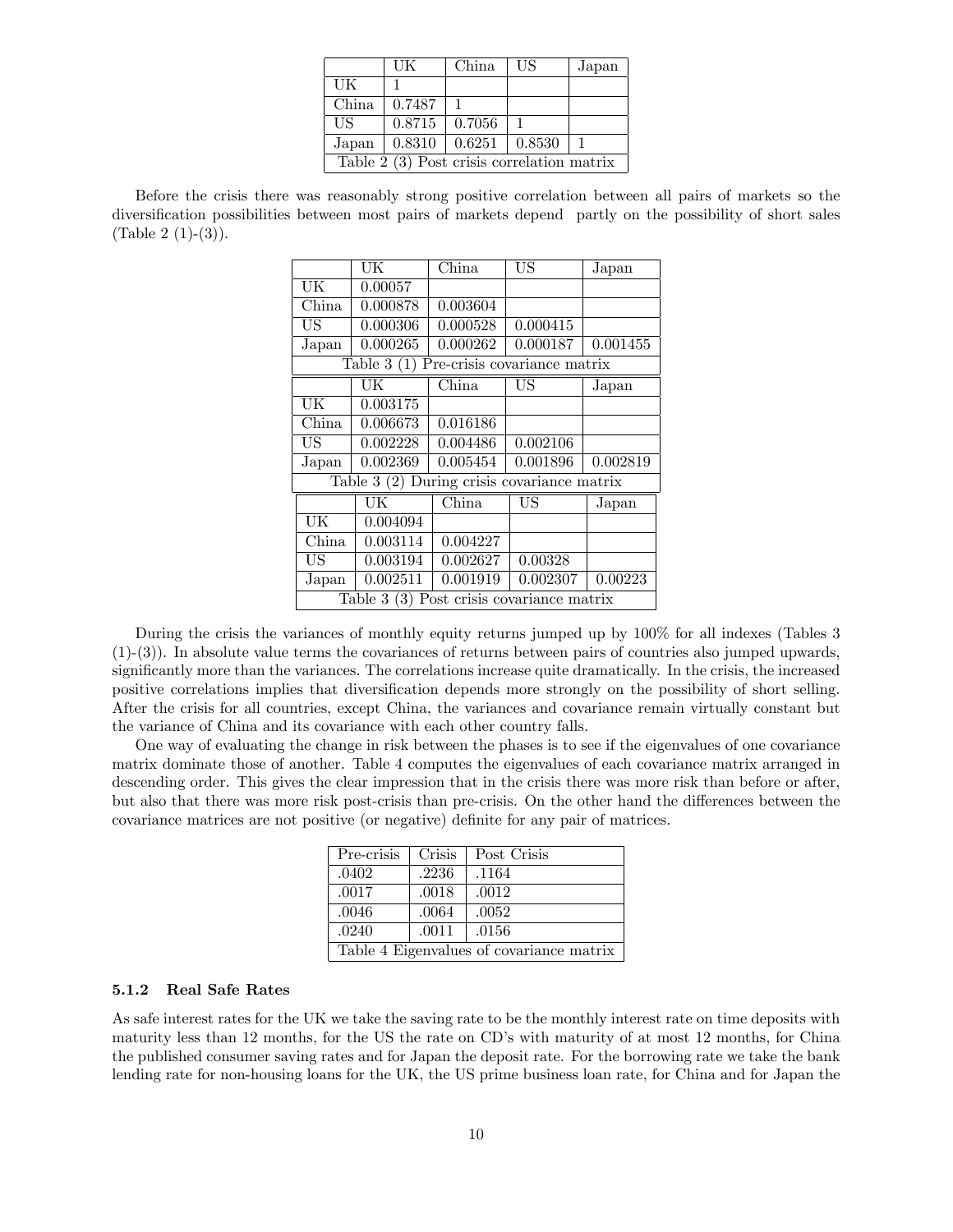o¢ cial consumer borrowing rate. All the safe rates are converted to dollar returns using spot exchange rates at relevant dates. Hence the safe rates can be negative only if the currency depreciated against dollar.

All the spreads for safe saving & borrowing rate are positive in all phases except for post crisis UK when the safe borrowing and saving rates are equal. Across countries, in average terms there are risk free arbitrage proÖts. For example, pre crisis, by borrowing in Japan and saving in the UK, during crisis by borrowing in the UK and saving in China and post crisis, borrowing in the US and saving in China (Table  $5(1)-(2)$ ).

|                   |                                  | Means       |            |           | US save<br>UK save |                  | China save   | Japan save   |  |
|-------------------|----------------------------------|-------------|------------|-----------|--------------------|------------------|--------------|--------------|--|
|                   | Feb 2004-Aug 2007                |             | pre-crisis |           | 0.004              |                  | 0.006        | $-0.0009$    |  |
|                   | crisis<br>Sept 2007-Dec 2008     |             |            | $-0.0046$ |                    | 0.003            | .003         | $-0.0086$    |  |
|                   | Jan 2009-Dec 2010<br>post crisis |             |            | .001      |                    | .0005            | .005         | $-0.001$     |  |
|                   | Table 5 (1) Safe Saving rate     |             |            |           |                    |                  |              |              |  |
|                   | Means                            |             |            | UK borrow |                    | US borrow        | China borrow | Japan borrow |  |
|                   | Feb 2004-Aug 2007                | pre-crisis  | 0.006      |           | 0.0051             |                  | 0.009        | 0.0003       |  |
|                   | crisis<br>Sept 2007-Dec 2008     |             | $-0.0026$  |           | 0.004              |                  | .0057        | .014         |  |
| Jan 2009-Dec 2010 |                                  | post crisis |            | .001      |                    | $.003\,$<br>.007 |              | .007         |  |
|                   | Table 5 (2) Safe Borrowing rate  |             |            |           |                    |                  |              |              |  |

#### 5.1.3 Shifts in the world EF with short sales

Having briefly surveyed the national picture we then assemble the financial data on means and covariance matrices in a world CAPM type model, and examine how the "world" EF shifts before, during and after the crisis (Fig 12).

The result is shown in the diagram below where we plot the EFs corresponding to the three subperiods<sup>5</sup>. Note that these calculations assume that short sales of any index are possible. Each of the EFs has an asymptotic tangent of Önite positive slope, pre-crisis the asymptotic tangent slope is 0:43 during the crisis this jumps to 1.6 and after the crisis is 0:45



The change in means and covariances of equity returns during the crisis caused a fall in the EF and also a tilting towards increased risk. The minimum variance portfolio entailed a substantial reduction in mean return and a small increase in risk.

After the crisis the EF lost some of its speculative opportunities, partly through the increased correlation between countries and partly through a fall in the variance of each country, all combined with increases in mean returns. The effect is that there are higher mean/risk opportunities postcrisis than precrisis but at low mean returns risk has increased. The minimum variance portfolio is now associated with a positive mean higher even than pre-crisis. But it is riskier than pre-crisis.

#### 5.1.4 Shifts in the EFs with no short sales

Imposing no short sales, borrowers and savers in different countries may effectively be on different frontiers

<sup>&</sup>lt;sup>5</sup>For clarity we show the full algebraic function although the EF corresponds just to the part to the right of the minimum variance portfolio.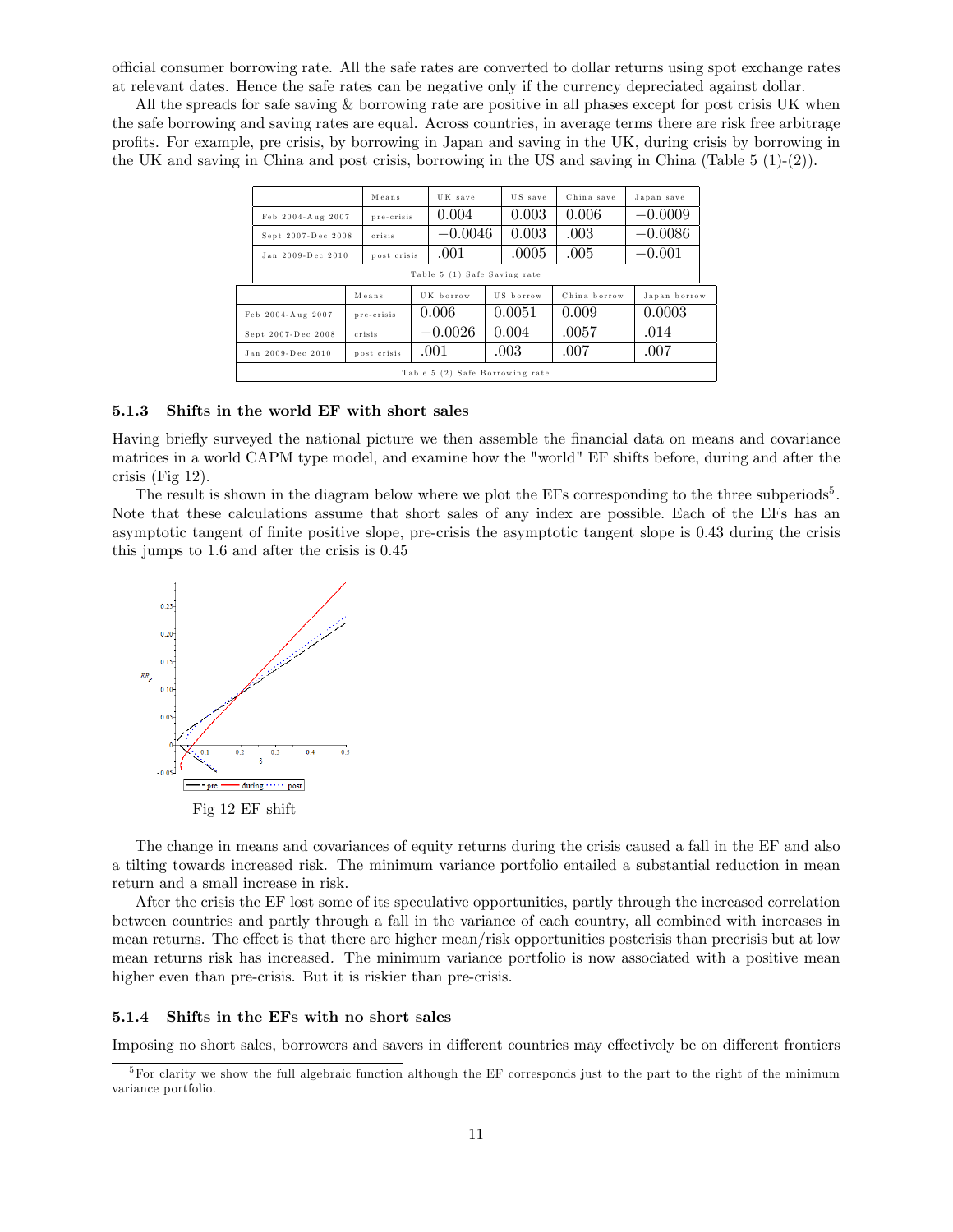according to the way that non-negativity constraints on asset holdings impact for the varying risk free rates. Pre-crisis and post-crisis we can plot the EF's corresponding to 4,3,2 assets, these are in the Figs below where in each case when there is any short selling it occurs on the EF at high values of  $ER_P$ . During the crisis, all countries have TP at inÖnity and short selling does occur but involves implausibly high volumes. Pre-crisis we have Fig 13.1 whereas post-crisis the situation is Fig 13.2, a case in which Japanese equity is short at each point along EF.



#### 5.1.5 The CML By Country in Phases

#### 5.1.6 With short selling on tangent portfolio

With integrated world equity markets, all countries face a common world EF. However with differences between countries in safe saving and borrowing rates, each country will have its own capital market line and nationally based market prices of risk. Because the real savings rate is always below the real borrowing rate, we will typically be in the situation of Table 9 ((1)-(3)). There will generally be two TPs, one  $T_s$ corresponding to investors who are long in cash and the other  $T_b$  to investor who are short in cash<sup>6</sup>.

|                       | Pre-crisis<br>T(s)                                  |        | Market price | T(b)                                    |        | Market price |                            |  |  |
|-----------------------|-----------------------------------------------------|--------|--------------|-----------------------------------------|--------|--------------|----------------------------|--|--|
|                       |                                                     | $ER_P$ | $\sigma$     | $ER_P-r_f$<br>$\sigma$                  | $ER_P$ | $\sigma$     | $ER_{P}-r_{f}$<br>$\sigma$ |  |  |
| UK                    |                                                     | .033   | .066         | .444                                    | .125   | .279         | .427                       |  |  |
| US                    |                                                     | .025   | .046         | .467                                    | 0.054  | .111         | .432                       |  |  |
| China                 |                                                     | .116   | .256         | .427                                    | 50     | 117          | .426                       |  |  |
| Japan                 |                                                     | .015   | .027         | .593                                    | .0164  | .030         | .554                       |  |  |
|                       |                                                     |        |              | Table 9 (1) Pre-Mean and $\sigma$ of TP |        |              |                            |  |  |
|                       | During crisis all country's market price of risk at |        |              |                                         |        |              |                            |  |  |
|                       |                                                     |        |              | asymptotic tangent: Market price .664   |        |              |                            |  |  |
|                       |                                                     |        |              | Table $9(2)$ Crisis MPR                 |        |              |                            |  |  |
| Post-crisis           |                                                     | T(s)   |              | Market price                            | T(b)   |              | Market price               |  |  |
|                       |                                                     | $ER_P$ | $\sigma$     | $ER_P-r_f$                              | $ER_P$ | $\sigma$     | $ER_{P}-r_{f}$<br>$\sigma$ |  |  |
| UK                    | .113<br>.237                                        |        | .456         | .203                                    | .437   | .450         |                            |  |  |
| <b>US</b>             | .088<br>.183                                        |        | .462         | .148                                    | .316   | .452         |                            |  |  |
| China<br>.199<br>.428 |                                                     | .449   | 50           | 111                                     | .447   |              |                            |  |  |
| .052<br>.108<br>Japan |                                                     | .492   | .058         | .121                                    | .483   |              |                            |  |  |
|                       | Table 9 (3) Post-Mean and $\sigma$ of TP            |        |              |                                         |        |              |                            |  |  |

When short sales are allowed pre and post crisis all investors have an interior tangent portfolio except for Chinese borrowers (shown in bold). The tangent portfolio for Chinese savers involves a much higher mean and  $\sigma$  of return than the other countries but the MPR's are fairly similar between countries. This is also

<sup>&</sup>lt;sup>6</sup>The calculations below derive the CML and the supply of risky finance,  $w_{t-1}(1 - a_{0t})$ , using the current safe rate as the return on cash. Effectively this sets the investors discount rate equal to the safe rate.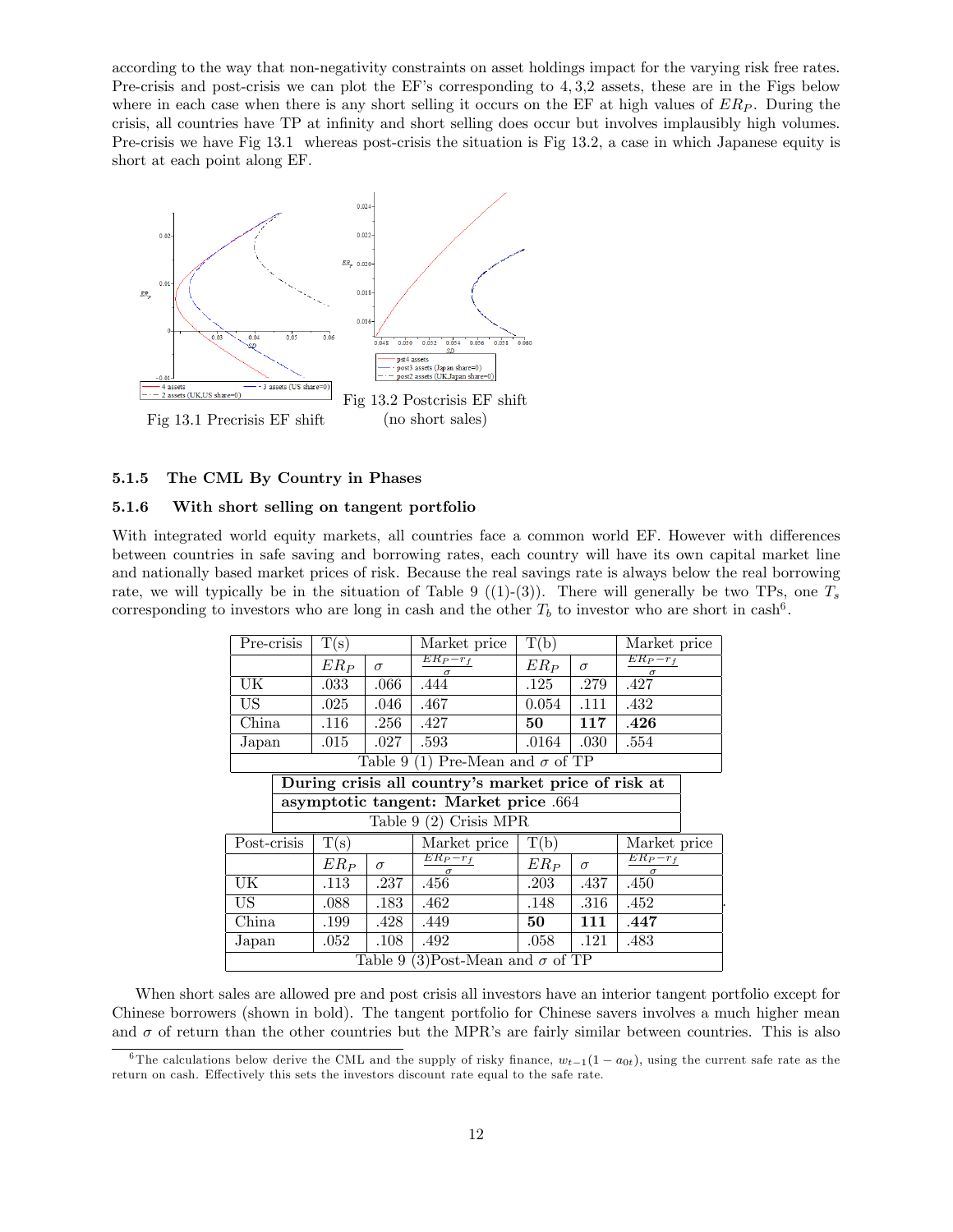true for borrowers although Chinese borrowers only achieve this MPR by very high volumes of short selling of the US.

#### 5.1.7 Short Selling Volume in Tangent Portfolio

We can compute the shares of each risky asset in the TP of each country and each safe rate during the different phases. Table 6 (Table 6 Asset shares with short sales) documents the asset shares before and after the crisis in the four asset TPs allowing for short sales. Before the crisis safe savers and borrowers all short sell the US equity index and in quite sizeable amounts. The proceeds from short sales are then invested in a mix of the safe asset and the equity indices of each other country. Chinese safe borrowers have an asymptotic TP ( Table 6 shows their asymptotic long and short holdings (in bold) at a point at which the difference between the slope of the EF and the asymptotic tangent is at most  $|10^{-8}|$ <sup>7</sup>. Precrisis all other investor groups have a finite TP. During the crisis all country/safe rate combinations have  $MPR$  equal to the asymptotic tangent, so there is a single common TP for all country/safe rate combinations. The asset shares in the asymptotic tangent portfolio are approximately (in the sense above)  $a_{uk} = -3669.14, a_{china} =$  $556.33, a_{US} = 1912.83, a_{japan} = 1200.98$  and so involve extreme positions with very high short sales of the UK equity. Post crisis the story is similar to the pre-crisis situation, except that now it is the Japanese equity index which is sold short and the volume of short selling is smaller than pre-crisis.

|                 | Pre-crisis |       |                                       |       | Post-crisis |       |        |           |  |
|-----------------|------------|-------|---------------------------------------|-------|-------------|-------|--------|-----------|--|
|                 | U K        | China | US.                                   | Japan | U K         | China | U.S.   | Japan     |  |
| UK <sub>s</sub> | .436       | 1.051 | $-.676$                               | .189  | 2.711       | 2.485 | 6.598  | $-10.794$ |  |
| UKb             | .626       | 4.957 | $-5.210$                              | .627  | 5.401       | 4.416 | 12.313 | $-21.134$ |  |
| Chinas          | .606       | 4.540 | $-4.727$                              | .580  | 5.274       | 4.323 | 12.038 | $-20.635$ |  |
| Chinab          | 104        | 2130  | $-2471$                               | 238   | 1487        | 1067  | 3158   | $-5713$   |  |
| USs             | .417       | .661  | $-.223$                               | .146  | 1.976       | 1.958 | 5.038  | $-7.972$  |  |
| USb             | .477       | 1.892 | $-1.653$                              | .284  | 3.770       | 3.245 | 8.845  | $-14.860$ |  |
| Japans          | .397       | .253  | .249                                  | .101  | .917        | 1.198 | 2.790  | $-3.904$  |  |
| Japanb          | .399       | .312  | .181                                  | .107  | 1.092       | 1.324 | 3.163  | $-4.580$  |  |
|                 |            |       | Table 6 Asset shares with short sales |       |             |       |        |           |  |

#### 5.1.8 With no short sales

Pre-crisis if short selling is permitted, all risk free rates imply short sales of the US index. Imposing the constraint that the US asset share is zero (so moving to the 3 asset frontier), most country safe rate combinations have long holdings in the TP of each of the three equity indices. However savers and borrowers in China and borrowers in the UK would short sell the UK on the 3 asset frontier. Imposing that the UK has a zero share for these cases (moving to the two asset frontier) Chinese savers and UK borrowers are long in both Japanese and Chinese equities but Chinese borrowers are short in the equity of Japan. We conclude that pre-crisis Chinese borrowers only invest in Chinese equity when no short sales are permitted.

During the crisis if no short sales are imposed, the asymptotic TP with four risky assets is short in the UK (the asset shares are  $a_{uk} = -3669.14, a_{china} = 556.33, a_{US} = 1912.83, a_{japan} = 1200.98$ ) so we move to the three asset frontier US, China, Japan. This also generates an asymptotic TP in which China and the US are both short.: In either of the two asset cases (China, Japan) or (US,Japan) there is again an asymptotic TP and respectively China or the US are short in this two asset TP. So under a no short sales constraint, during the crisis period all country/safe rate combinations will specialise in mixing just the Japanese equity with the relevant safe asset. To derive the best overall portfolio between the safe asset and Japanese equity, we can note that the Japanese mean equity return  $(-.023)$  is dominated by each safe rate but also carries some risk. Thus under the constraint of no short sales, all investors during the crisis just hold cash.

Repeating the exercise post-crisis we find that the zero short sales constraint impacts on a wider range of investors with all combinations of country/safe rate holding only US and Chinese equities long and with zero holdings of the UK and Japan, except for savers and borrowers in China and borrowers in the UK who each specialise in only Chinese equity (Table 7 Asset holding with no short sales).

<sup>&</sup>lt;sup>7</sup>Asset shares are estimated when  $ER_P = 50$  and  $\sigma = 129.8$ .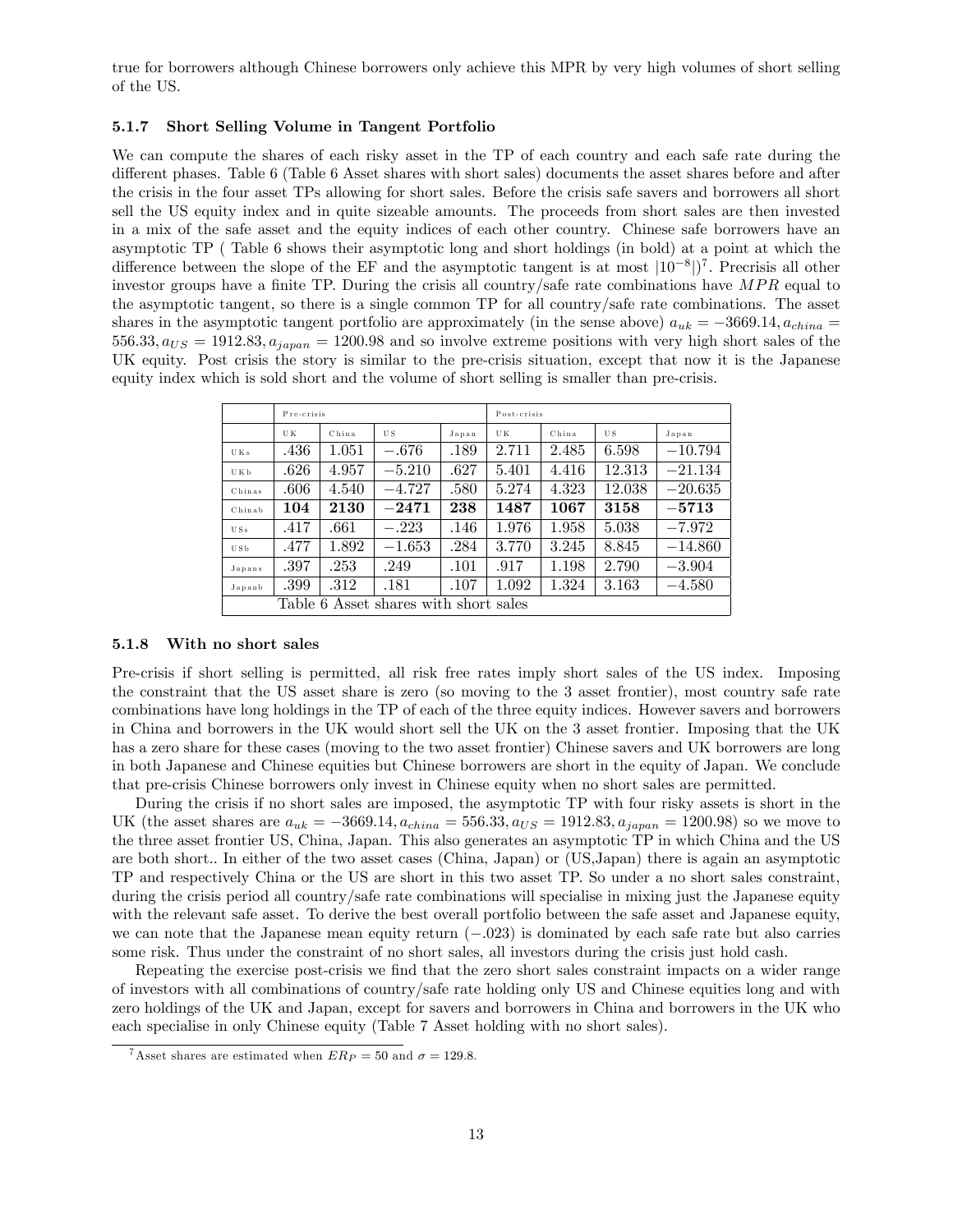| Long assets   | $\overline{4}$ |      | 3                                         |      | $\overline{2}$ |       |               |               |        |
|---------------|----------------|------|-------------------------------------------|------|----------------|-------|---------------|---------------|--------|
|               | Pre            | Post | Pre                                       | Post | Pre            | Post  | Pre           | Post          | During |
| UKs           |                |      | UK, J, C                                  |      |                | US, C |               |               | J.     |
| UKb           |                |      |                                           |      | J.C            |       |               | $\mathcal{C}$ | J.     |
| $\mathrm{Cs}$ |                |      |                                           |      | J.C            |       |               | $\mathcal{C}$ | J.     |
| $\mathrm{Cb}$ |                |      |                                           |      |                |       | $\mathcal{C}$ | $\mathcal{C}$ | J      |
| <b>USs</b>    |                |      | UK,J,C                                    | J.C  |                | US, C |               |               | J.     |
| USb           |                |      |                                           |      | US, C          |       |               | $\rm C$       | J.     |
| $\rm{Js}$     |                |      | UK, J, C                                  |      |                | US, C |               |               | J.     |
| Jb            |                |      | UK, J, C                                  |      |                | US, C |               |               | J.     |
|               |                |      | Table 7 Asset holding with no short sales |      |                |       |               |               |        |

### 5.2 The supply of risky investment

We can measure the supply of risky investment through the share of equities,  $\lambda$ , in an investor's portfolio and the investable wealth available,w. If  $\lambda w$  rises so does the supply of entrepeneurial finance. Investors all face the opportunities of the CML  $(x = MPR * y + r_f)$  where x is the mean and y the standard deviation of an investors overall portfolio) but differ in their preferences and initial wealth. In the appendix we use a general utility function to derive the link between  $\lambda w$  and  $MPR, \sigma$  but we illustrate here with a linear mean/variance tradeoff.

If investor h has initial wealth  $w_h$  and utility  $u^h(x_h, y_h^2) = x_h - k_h y_h^2 = w_h MPRy_h + w_hr_f - k_h w_h^2 y_h^2/2$ , where  $k_h$  is the risk aversion parameter, the optimal standard deviation of the portfolio is set at  $y_h$  =  $(MRP/k_hw_h)$ . If the investor a share  $\lambda_h$  of wealth in the TP, then  $y_h = \lambda_h\sigma_P$  (where  $\sigma_P$  is the standard deviation of the TP) giving  $\lambda_h = MPR/(k_h w_h \sigma)$ . The aggregate amount of risky asset investment E is

$$
E = \sum_{h} \lambda_h w_h = \frac{ER_P - r_f}{k\sigma_P^2} \tag{6}
$$

The key result from  $(6)$  is that when  $MPR$  increases and/or the standard deviation of the TP falls, the demand by financial investors for risky assets increases, and hence the supply of investment funds available to firms for risky investment should increase.

#### 5.2.1 With short selling

Allowing short sales and knowing the risk free rate (saving/borrowing), we can compute the TP, market price of risk and  $\sigma_P$ . From this, we can calculate the optimal risky investment (6) for those four countries. as  $E = \frac{ER_P - r_f}{k\sigma^2}$ :

$$
All : E_{during} = \frac{0.008}{k}
$$
  
\n
$$
UKs : E_{pre} = \frac{6.72}{k}, E_{post} = \frac{1.92}{k'}
$$
  
\n
$$
Chinas : E_{pre} = \frac{1.67}{k}, E_{post} = \frac{1.06}{k'}
$$
  
\n
$$
USs : E_{pre} = \frac{10.152}{k}, E_{post} = \frac{2.52}{k'}
$$
  
\n
$$
Japans : E_{pre} = \frac{21.96}{k}, E_{post} = \frac{4.56}{k'}
$$
  
\n
$$
All : E_{during} = \frac{0.008}{k}
$$
  
\n
$$
UKb : E_{pre} = \frac{1.68}{k}, E_{post} = \frac{0.98}{k'}
$$
  
\n
$$
Chinab : E_{pre} = \frac{3.892}{k}, E_{post} = \frac{1.43}{k'}
$$
  
\n
$$
Japanb : E_{pre} = \frac{18.47}{k}, E_{post} = \frac{4.07}{k'}
$$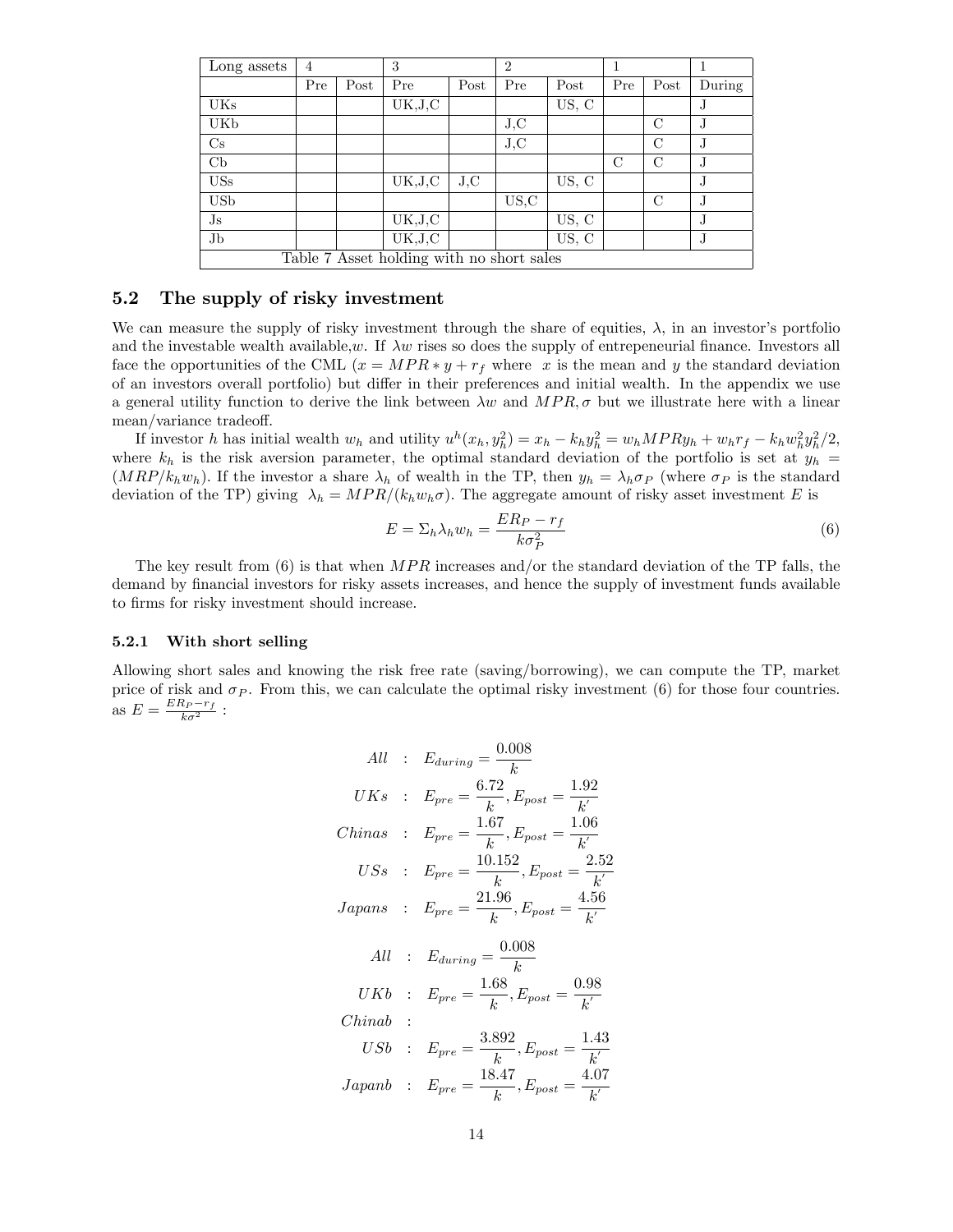We have no data on any crisis induced change in risk aversion, but conditional on this, we find that, during the crisis, the values for optimal risky investment for all countries and for both savers and borrowers are extremely small and are approximately zero. However, these tiny values for optimal risky investment for both safe saving and borrowing rates increase post crisis. Especially for Japanese saving & borrowing rates, the optimal values increase enormously and are raised by more than 2000%. For the UK and US saving & borrowing rates and Chinese saving rate, the optimal values are increased significantly as well. Risk aversion would have had to have increased by implausibly large amounts to counteract the financial market effects.

We know that in the crisis in this case the TP is at infinity and there is high volume short selling of the UK. From the approximate  $\sigma$  of the asymptotic TP and MPR we can infer that during the crisis the supply of risky funds for equities was negligible  $(\lambda = .008)$ .

Post crisis we find that there is a positive demand for equities for a wide range of risk aversion of investors which should raise the supply of risky finance. However we find that in all countries the supply of risky finance is lower post crisis than pre crisis.

#### 5.2.2 With no short selling

With no short sales the EF will typically consist of sections of frontiers corresponding to a reducing number assets, culminating in a point at which only one asset is held<sup>8</sup>.

With no short selling, during the crisis, we know that investors will hold only the safe asset. In Fig 20, the EF is shifted from the solid line in pre crisis to the circle point during the crisis, to the black long dashed line in post crisis (the dotted horizontal line is the point at which US equity becomes zero precrisis, the solid horizontal line is the point at which Japan equity becomes zero postcrisis). During the crisis the TP  $\sigma$  is below the risk in the minimum variance portfolio post crisis So post crisis both the mean returns of equities and  $\sigma$  increase. Depending on the particular value of the safe rate, optimal risky investment choices ( $\lambda$ ) will vary but for sure  $\lambda > 0$ .



Fig 20 EF with no short sales

If no short sales is imposed during the crisis, equity holdings collapse to zero (the constraints imply any equity holding is specialised in just Japanese equity but the mean return on this is lower than on the safe asset).

# 6 Conclusions

The global financial crisis was relatively short lived (less than two years) but has had lasting real effects especially on some European economies, and also may have changed the risk return structure of financial assets around the world in a long run way. The transmission of the crisis/recession between countries had slightly different timings and different channels but the overall financial and real effects were very similar.

Having briefly derived some extensions to the CAPM approach that we need for our analysis (a convenient expression for the efficient frontier, an analysis of the theoretical impact of short sales constraints, the effect of an unbounded efficient frontier, the impact of differentials in safe borrowing and lending rates on tangent portfolios and the "capital market line"), we proceed to empirical analysis. Using monthly equity and safe

<sup>&</sup>lt;sup>8</sup> Successive EFs may meet binding short sales constraints at different points.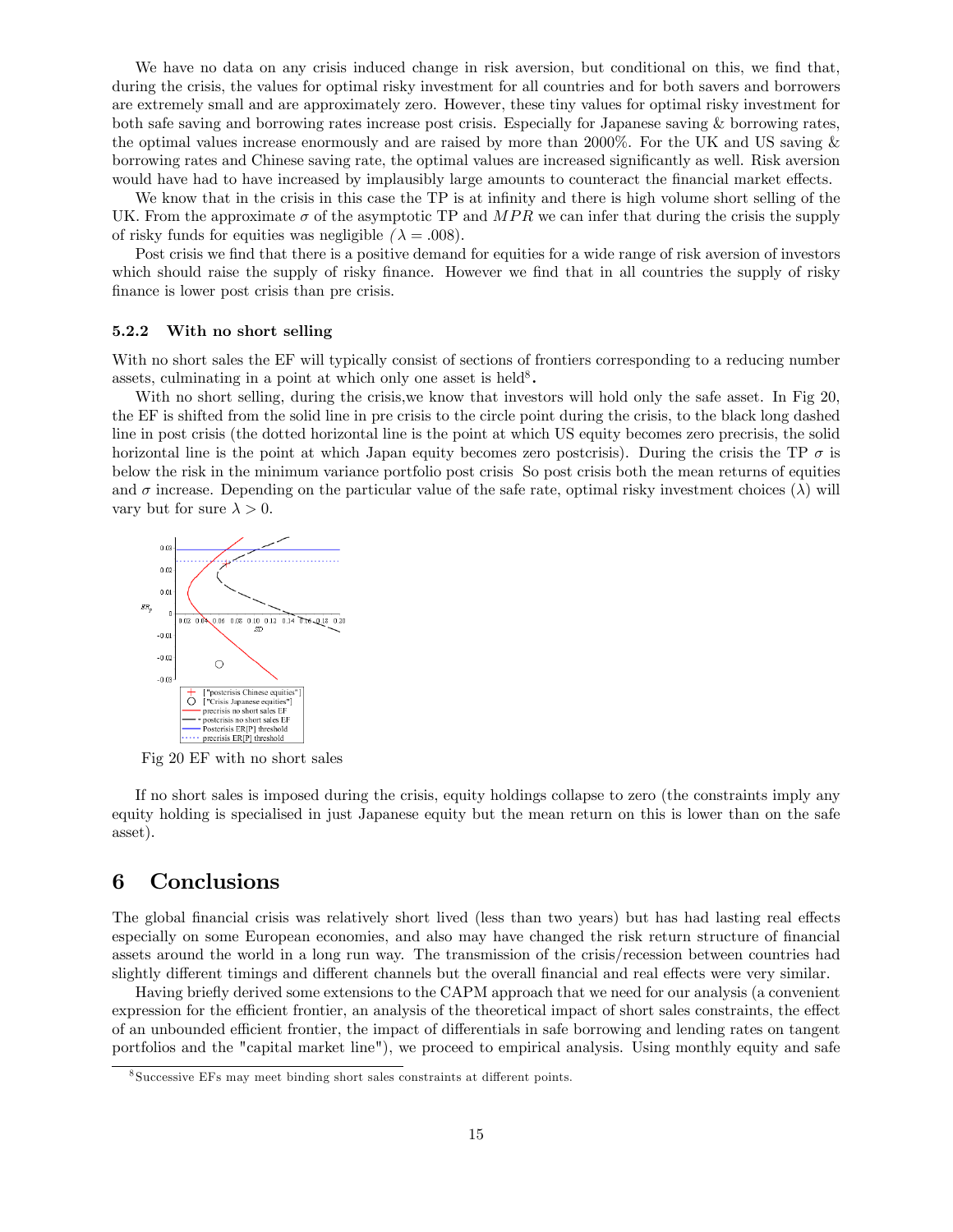rate data, all in \$US, for June 2004-December 2010) we compute mean equity and safe saving and borrowing returns, and mean and covariances of equity returns from a one lag VAR for the three phases: pre-crisis, during the crisis and post crisis. From this we compute the efficient frontier for the three phases. During the crisis it shifts downward and to the right reflecting the fall in individual asset mean returns and increased risk, but also tilts so that there are more high risk-high mean opportunities (involving short equity sales) relatively to low risk-low mean opportunities. After the crisis it shifts upward again as mean equity returns rise but the level of aggregate equity risk remains above pre-crisis levels. Comparing the overall risk between the three phases by either the market price of risk or more fundamentally the eigenvalues of the covariance matrices, risk was highest during the crisis, fell post-crisis but was still higher than pre-crisis. The correlations between equity returns in each phase are all positive but they jump upwards and remain high during and after the crisis, suggesting that even more than before the crisis, diversification gains (if any exist) are to be found in short selling some equities but holding others long.

The implications of this are that pre-crisis, if short equity selling is possible, all investors in all countries short US equity. During the crisis the slump in equity returns radically reduces the net equity holdings by each investor group when the tangent portfolio is at infinity. If short selling equity is allowed, then investors will trade very high equity volumes typically being short in UK and long in the other three, but the net equity finance for entrepreneurs is negligible. If short selling is banned, then all investors in all countries shift into cash: the single dominant equity for Japan has a mean return below that on cash. This cannot be a CAPM equilibrium as there is excess supply of equities, so equity prices and hence returns will adjust.

The post crisis phase contains the effects of both this adjustment of returns and of the recovery policies undertaken by governments. Post crisis we find that there is a positive demand for equities for a wide range of risk aversion of investors which should raise the supply of risky finance. However we find that in each of the US, UK and Japan the supply of risky Önance is lower post crisis than pre crisis, but that in China the supply is higher post crisis.

There are of caveats of course. We have used a world CAPM style model. Empirical work generally finds evidence of increasing but still imperfect integration and that often there is a role for regional effects as well as world effects. The world has more than four countries. In the way we have used it, CAPM depends basically on a one period investment horizon. It is not easy to identify suitable safe rates empirically. But it does give a simple applicable framework for analysing real and Önancial linkages and the ways in which policy can impact on them. It also highlights features like ways of measuring diversification possibilities giving a preference-free means of analysing efficient portfolios.

# References

- [1] Admati A R & Ross S A (1985), Measuring Investment Performance in a Rational Expectations Equilibrium Model, Journal of Business, 58 pp 1-26
- [2] Bekaert G, Harvey C R & Ng A (2005), "Market Integration and Contagion,", Journal of Business, 78,1
- [3] Brennan T J & Lo A W (2008) , Impossible Frontiers, Management Science. Vol. 56. No. 6. pp. 905-923.
- [4] Claessens, S. & Kose, M. A. & Terrones, M. E., (2010) The global Önancial crisis: how similar? how different? how costly? Journal of Asian Economics. V 21. No 3. pp.247-264.
- [5] Constantinides, G. M. & Harris, M. & Stulz, R. M. (2003) Handbook of the Economics of Finance. North Holland.
- [6] Elton E J, Gruber M J, The Multiperiod consumption Investment Decision and Single Period Analysis, Oxford Economic Papers, 26, 1974, 180-195
- [7] Elton E J, Gruber M J, Brown SJ & Goetzmann W N, Modern Portfolio Theory & Investment Analysis, Wiley, 2007
- [8] Fama E, Multiperiod Consumption Investment Decision, American Economic Review, 60, 1970, 163-174
- [9] Goetzeman W N , Watanabe A & Watanabe M, (2009), Investor Expectations, Business Conditions, and the Pricing of Beta-Instability Risk, AFA 2009 San Francisco Meetings Paper; EFA 2007 Ljubljana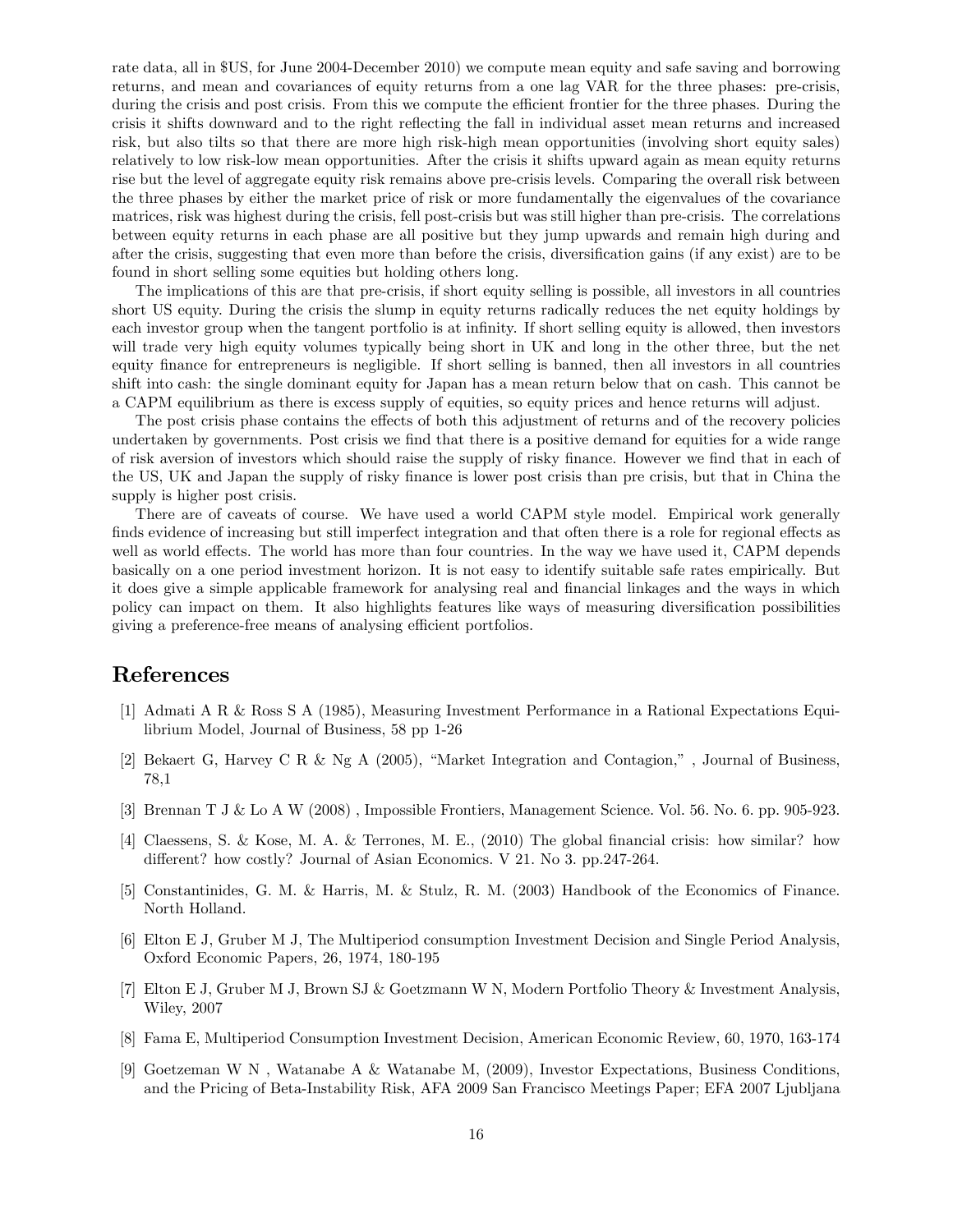Meetings Paper; Yale ICF Working Paper. Available at SSRN: http://ssrn.com/abstract=1108711 or http://dx.doi.org/10.2139/ssrn.1108711

- [10] Greenwood, Robin, and Andrei Shleifer. 2013. "Expectations of Returns and Expected Returns." Working paper, Harvard University.
- [11] Hedge Fund Writer, (2011) Hedge fund strategies (part 5)- Hedged Equity Short Selling. [online] Available at: http://www.hedgefundwriter.com/2011/04/24/hedge-fund-strategies-part-5- %E2%80%93-hedged-equity-short-selling/
- [12] Kato, T. , (2009) Implication for Asia from the Global Financial Crisis and Policy Perspectives. [online]. Available at: http://www.imf.org/external/np/speeches/2009/021409.htm
- [13] Kopa, K. (2011) Comparison of various approaches to portfolio efficiency. Proc. Int. Conf. Mathematical Methiods in Economics. [onlin] Available at: http://library.utia.cas.cz/separaty/2011/E/kopacomparison%20of%20various%20approaches%20to%20portfolio%20efficiency.pdf
- [14] Merton, R.C. (1972), An Analytic Derivation of the Efficient Portfolio Frontier, Journal of Financial and Quantitative Analysis  $7, 1851-1872$ ...
- [15] Mishkin, F. S. (2010) Over the cliff: from the subprime to the global finance crisis. NBER No 16609. [online] Available at: http://www.nber.org/papers/w16609
- [16] Obstfeld, M. & Rogo§, K. (2009) Global imbalance and the Önancial crisis: product of common causes. [online] Available at: http://www.parisschoolofeconomics.eu/IMG/pdf/BdF-PSE-IMF\_paper\_OBSTFELD-ROGOFF.pdf
- [17] Office of National Statistics, (2010), Statistical Bulletin: Ownership of UK Quoted Shares, 2010, available at http://www.ons.gov.uk/ons/rel/pnfc1/share-ownership—share-register-survey-report/2010/stbshare-ownership-2010.html
- [18] Post, T. (2003) Empirical tests for stochastic dominance efficiency, The Journal of Finance. Vo. 58. pp. 1905-1932.
- [19] Qi D, Wu W and Zhang H, (1999), Shareholding Structure and Corporate Performance of Partially Privatized Firms: Evidence from Listed Chinese Companies, available at http://www2.hawaii.edu/~Öma/Forthcoming/980901.pdf
- [20] Ross S ,(1977),The Capital Asset Pricing Model (CAPM), Short-Sale Restrictions and Related Issues, Journal of Finance 32 pp 177-183
- [21] Taylor, J. B. (2008) The empirical crisis and the policy response: an empirical analysis of what went wrong. Working paper 14631 [online]. Available at: http://www.nber.org/papers/w14631.pdf.
- [22] US Census Bureau, 2012, The 2012 Statistical Abstract, available at http://www.census.gov/compendia/statab/2012/tables/12s1201.pdf
- [23] Tiana L, Estrin S,(2008),Retained state shareholding in Chinese PLCs: Does government ownership always reduce corporate value?, Journal of Comparative Economics, 36 74–89
- [24] Tokyo Stock Exchange Statistics, 2012 Shareownership Survey, (2012) available at http://www.tse.or.jp/english/market/data/shareownership/b7gje60000003t0u-att/e\_bunpu2012.pdf

# A Extensions of CAPM

#### The Efficient Frontier

 $\sigma^2 = \min_a \{ a' \Omega a | \ a' i = 1, a' m = E R_P \}$ 

The first order conditions are (together with the constraints),

$$
\Omega a = \lambda i + \delta m
$$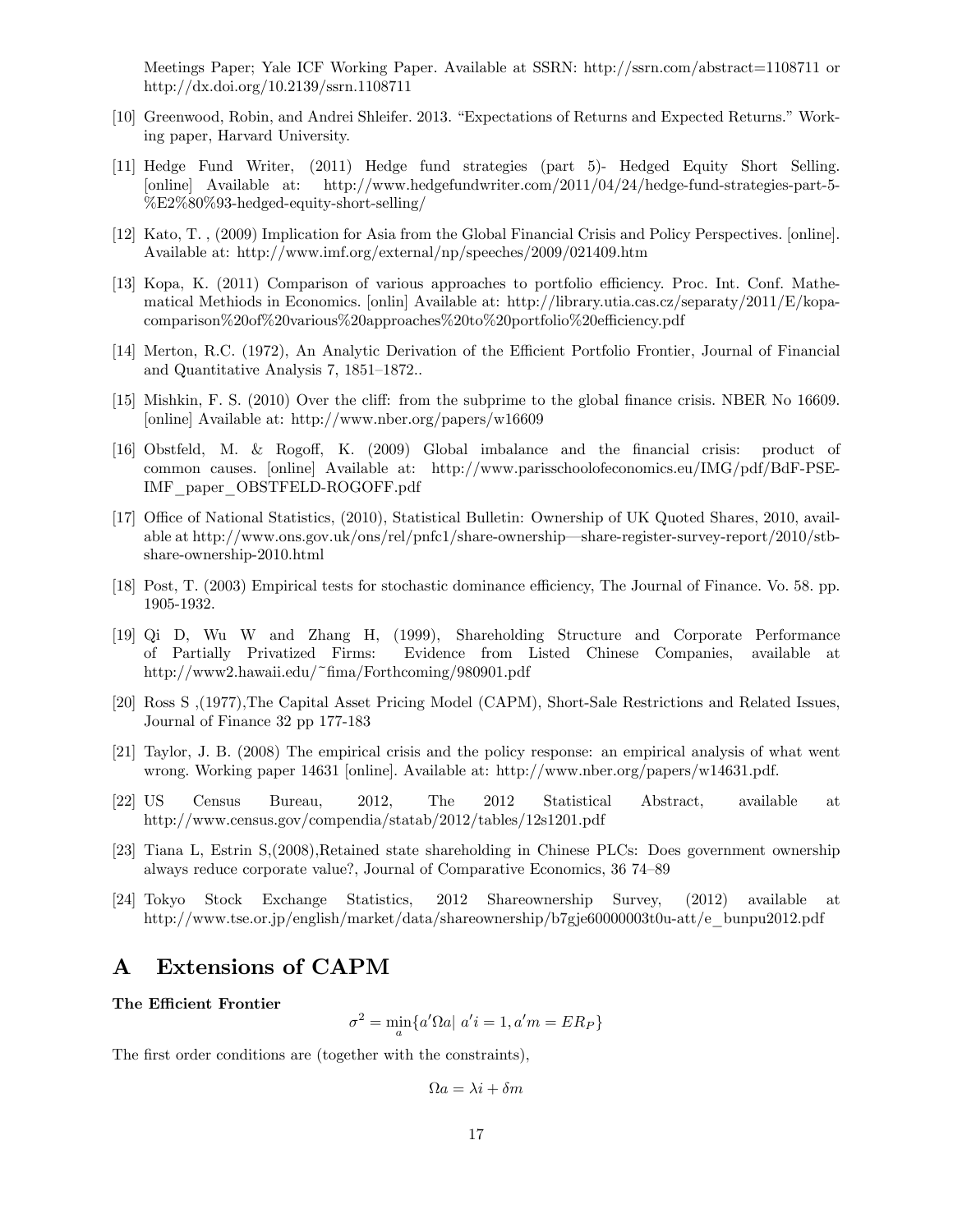Using the constraints to eliminate the multipliers  $\lambda, \delta$ , gives

$$
a = \frac{1}{i'\Omega^{-1}i} \Omega^{-1}i - \frac{(m'\Omega^{-1}i - ER_{P}i'\Omega^{-1}i)}{((i'\Omega^{-1}m)^{2} - m'\Omega^{-1}mi'\Omega^{-1}i)} \left(\frac{i'\Omega^{-1}m}{i'\Omega^{-1}i} \Omega^{-1}i - \Omega^{-1}m\right)
$$

Define

$$
b(ER_P) = \frac{(m'\Omega^{-1}i - ER_Pi'\Omega^{-1}i)}{((i'\Omega^{-1}m)^2 - m'\Omega^{-1}mi'\Omega^{-1}i)}
$$
  

$$
x_1 = \frac{1}{i'\Omega^{-1}i}\Omega^{-1}i, x_2 = \left(\frac{i'\Omega^{-1}m}{i'\Omega^{-1}i}\Omega^{-1}i - \Omega^{-1}m\right)
$$

Note that

$$
x'_1 \Omega x_2 = \frac{i' \Omega^{-1}}{i' \Omega^{-1} i} \Omega \left[ \frac{(i' \Omega^{-1} m) \Omega^{-1} i}{i' \Omega^{-1} i} - \Omega^{-1} m \right]
$$
  
= 
$$
\frac{i'}{i' \Omega^{-1} i} \left[ \frac{(i' \Omega^{-1} m) \Omega^{-1} i}{i' \Omega^{-1} i} - \Omega^{-1} m \right]
$$
  
= 
$$
\frac{1}{i' \Omega^{-1} i} \left[ \frac{(i' \Omega^{-1} m) i' \Omega^{-1} i}{i' \Omega^{-1} i} - i' \Omega^{-1} m \right]
$$
  
= 0

So

$$
a = x_1 - b(ER_P)x_2
$$

Note

$$
m'x_1 = \frac{1}{i'\Omega^{-1}i}m'\Omega^{-1}i, m'x_2 = \left(\frac{i'\Omega^{-1}m}{i'\Omega^{-1}i}m'\Omega^{-1}i - m'\Omega^{-1}m\right) = \left(\frac{(i'\Omega^{-1}m)^2 - i'\Omega^{-1}im'\Omega^{-1}m}{i'\Omega^{-1}i}\right)
$$

and

$$
b(ER_P) = \frac{m'\Omega^{-1}i}{((i'\Omega^{-1}m)^2 - m'\Omega^{-1}mi'\Omega^{-1}i)} - \frac{ER_Pi'\Omega^{-1}i}{((i'\Omega^{-1}m)^2 - m'\Omega^{-1}mi'\Omega^{-1}i)}
$$
  
= 
$$
\frac{m'x_1}{m'x_2} - \frac{ER_P}{m'x_2}
$$

Hence

$$
a = x_1 - (\frac{m'x_1 - ER_P}{m'x_2})x_2
$$

Given  $ER_P$  the variance of a portfolio on the EF  $\sigma^2$  is

$$
\sigma^2 = a'\Omega a
$$
  
=  $[x_1 - (\frac{m'x_1 - ER_P}{m'x_2})x_2]' \Omega[x_1 - (\frac{m'x_1 - ER_P}{m'x_2})x_2]$   
=  $(x'_1 \Omega x_1 + (\frac{m'x_1 - ER_P}{m'x_2})^2 x'_2 \Omega x_2)$ 

and the efficient frontier has the equation

$$
F(ER_P, \sigma) = \sigma - \left(x_1' \Omega x_1 + \left(\frac{m'x_1 - ER_P}{m'x_2}\right)^2 x_2' \Omega x_2\right)^{1/2}
$$

### Tangent Portfolio

Locus of EF is  $F(ER_P, \sigma) = 0$  where m is mean and s standard deviation of risky portfolio. The slope of the EF is  $dER_P/d\sigma = (\partial F/\partial \sigma)/(\partial F/dER_P)$ 

The slope of the tangent through  $r_f$  to the EF is  $(ER_P - \sigma)/\sigma$  at any point. This slope must equal the slope of the EF at the TP

$$
\frac{\sigma}{ER_P - r_f} = -\frac{\partial F/\partial ER_P}{\partial F/d\sigma}
$$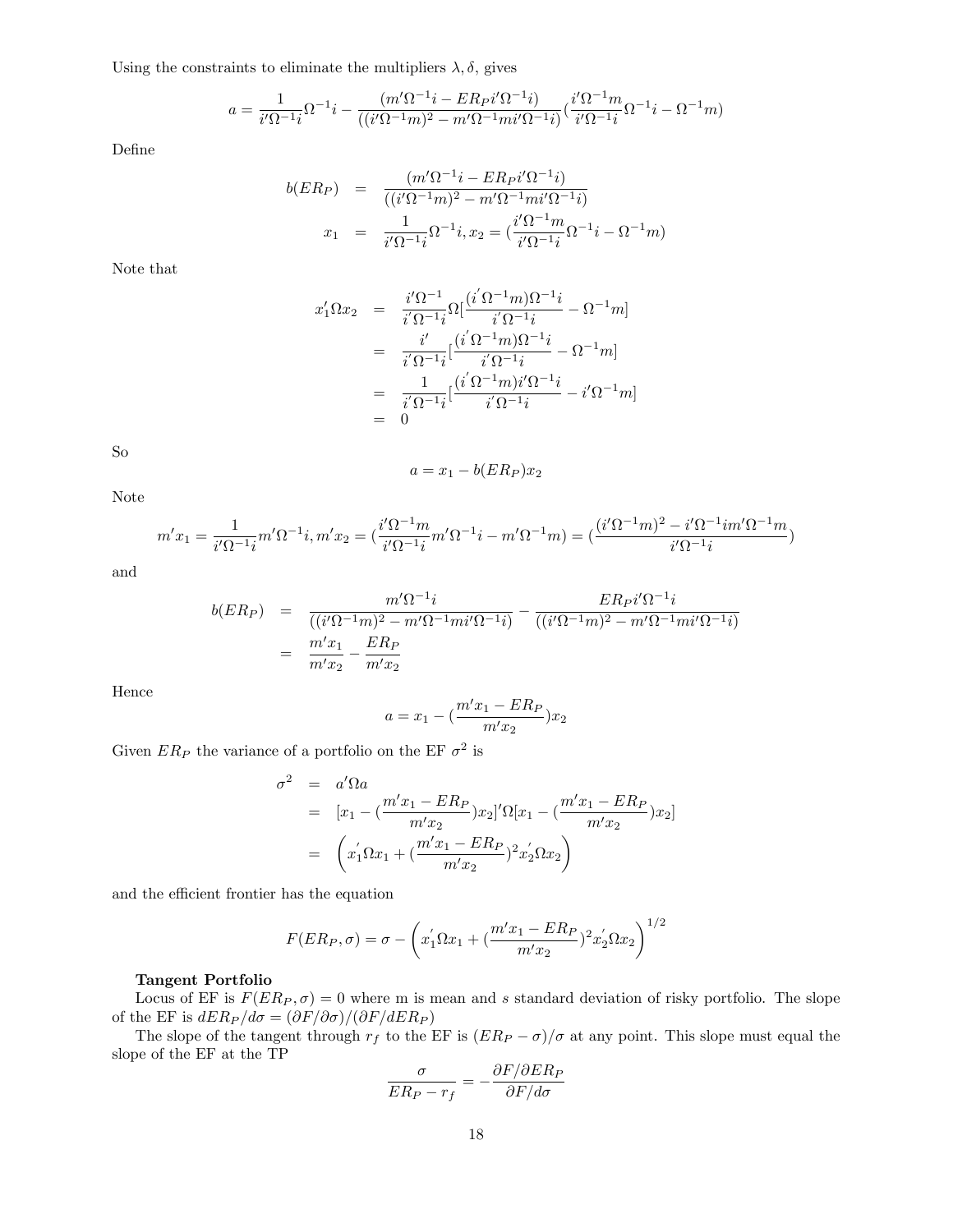at the TP point  $ER_{PT}, \sigma_T$  From definition of EF

$$
\frac{\sigma_T}{ER_{PT} - r_f} = \frac{\left(x_1' \Omega x_1 + \left(\frac{m'x_1 - ER_P}{m'x_2}\right)^2 x_2' \Omega x_2\right)^{1/2}}{ER_{PT} - r_f}
$$

$$
-\frac{\partial F/\partial ER_P}{\partial F/d\sigma} = -\frac{\partial F/\partial ER_P}{1} = -\left(x_1' \Omega x_1 + \left(\frac{m'x_1 - ER_{PT}}{m'x_2}\right)^2 x_2' \Omega x_2\right)^{-1/2} \left(\frac{m'x_1 - ER_{PT}}{m'x_2}\right) \frac{x_2' \Omega x_2}{m'x_2}
$$

 $1/0$ 

Equating the 2 slopes

$$
\left(x_1' \Omega x_1 + \left(\frac{m'x_1 - ER_{PT}}{m'x_2}\right)^2 x_2' \Omega x_2\right) = -(ER_{PT} - r_f)\left(\frac{m'x_1 - ER_{PT}}{(m'x_2)^2}\right) x_2' \Omega x_2
$$

This yields on rearranging

$$
x_1^{'}\Omega x_1 \frac{(m'x_2)^2}{x_2^{'}\Omega x_2} + (m'x_1 - ER_P)[m'x_1 - r_f)] = 0
$$

Solving analytically for  $ER_P$ 

$$
ER_P = m'x_1 + \frac{x'_1 \Omega x_1 (m'x_2)^2}{x'_2 \Omega x_2 (m'x_1 - r_f)}
$$

#### Boundedness of EF and its slope

We know that at the minimum variance portfolio the slope of the EF is infinite, and that it is a concave function. The question is whether an interior TP exists and for this the boundedness of the frontier and its slope as  $ER_P, \sigma \to \infty$  are important. The EF is given by

$$
\sigma = \left(x_1' \Omega x_1 + (m'x_1 - ER_P)^2 \frac{x_2' \Omega x_2}{(m'x_2)^2}\right)^{1/2}
$$

We know  $x_1 \Omega x_1 > 0$ ,  $x_2 \Omega x_2/(m'x_2)^2 > 0$ .  $m'x_1$  is of ambiguous sign. but still  $(m'x_1 - ER_P)^2 > 0$  and tends to infinity with  $ER_P$ . Hence  $\sigma \to \infty$  with  $ER_P$ . The EF is not bounded above.

$$
\frac{d\sigma}{dER_p} = -\left(x_1' \Omega x_1 + (m'x_1 - ER_P)^2 \frac{x_2' \Omega x_2}{(mx_2)^2}\right)^{-1/2} (m'x_1 - ER_P)
$$

$$
= -\frac{m'x_1/ER_P - 1}{\left(\frac{x_1' \Omega x_1}{ER_P^2} + (\frac{m'x_1}{ER_P} - 1)^2 \frac{x_2' \Omega x_2}{(m'x_2)^2}\right)^{1/2}}
$$

Now the numerator  $\rightarrow -1$  as  $ER_P \rightarrow \infty$ . The denominator tends  $x_2 \Omega x_2/(m'x_2)^2$ . So as  $ER_P \rightarrow \infty$ ,  $\sigma \rightarrow$  $(m'x_2)^2/(x_2' \Omega x_2) > 0$  and finite. Hence the asymptotic tangent to the EF always exists.

Portfolios under no short sales constraints

Envelope structure of EF with varying numbers of assets

With 4 assets the EF is

$$
\sigma_4 = F_4(ER_P) = \min_a \{a' \Omega a | a' = 1, m' = ER_P\}
$$

where  $a$  is  $4x1$ . With only the first three assets the EF is

$$
\sigma_3 = F_3(ER_P) = \min_a \{a'\Omega a \mid a'i = 1, m'a = ER_P\}
$$

Imposing one asset share is zero on  $F_4(ER_P)$  yields  $F_3(ER_P)$ . Hence  $F_4(ER_P) \leq F_3(ER_P)$  with equality only if at  $ER_P$  one asset optimally has a zero holding in the four asset EF. Hence the two frontiers touch at any point at which one asset share is zero. Since both are smooth convex functions, there must be an envelope relation between the two frontiers. Since all asset shares are monotonic in  $ER<sub>P</sub>$  along the EF, either side of this point the asset in question must be surely long or short.

There cannot be one point on  $F_4(ER_P)$  at which say  $a_4 = 0$  and another point at which  $a_3 = 0$ . If there were the two corresponding three asset EF's would cross at a point below  $F_4(ER_P)$  at which  $a_3 = a_4 = 0$ , with different slopes. But this crossing point must be on  $F_2(ER_P')$  which itself must be tangent to each of the three asset EF's, this is impossible.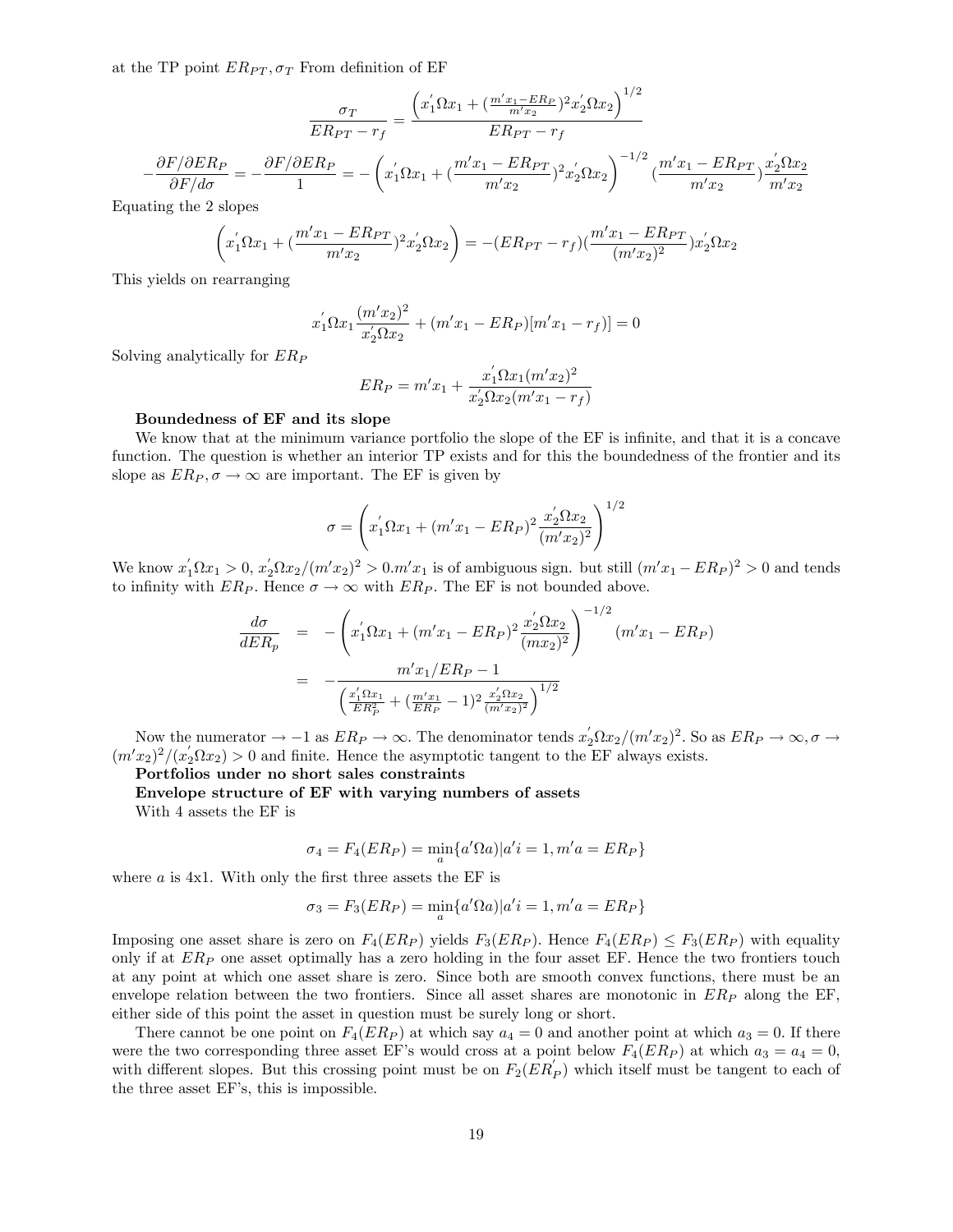## B Investor Overall Portfolios

Investor h has utility  $u^h(x_h, y_h^2)$  where  $x_h$  is the mean of the overall portfolio,  $y_h$  is the standard deviation of the overall portfolio (so  $y_h^2$  is the variance). We assume that  $u^h$  is twice continuously differentiable, increasing and concave in x and decreasing and convex in  $y<sub>h</sub><sup>2</sup>$ . Thus (with subscripts for derivatives),  $u_1<sup>h</sup>$  >  $0, u_{11}^h < 0, u_2^h < 0$  and  $u_{22}^h > 0$ . We also assume  $u_{21}^h > 0$  so that the marginal utility of the mean return increases with uncertainty of the return.

The CML is  $x = MPR * y + r_f$  where the investor can choose any point  $(x, y)$  on the CML and so, the investror solves

$$
\max_{y_h} u(w_h(MPR*y_h+r_f), w_h^2y_h^2)
$$

Under our assumptions for any finite  $MPR$  there is a unique solution  $y^h(MPR, r_f)$ .

$$
\frac{dy^h}{dMPR} = -\frac{u_1^h[1+\varepsilon] - u_{11}^h w_h r_f + 2u_{21}^h w_h y^h}{MPR^2 w_h u_{11}^h + 4MPR w_h^2 u_{12}^h + 4y_h u_{22}^h + 2u_2^h y_h w_h^3}
$$
\n<sup>(7)</sup>

where  $\varepsilon = \frac{u_{11}^h}{u_1^h} w_h (MPRy_h + r_f)$ .

The denominator is negative from the second order condition for a maximum so that  $y_h$  increases with  $MPR$  if the numerator is positive. This holds if the elasticity of the marginal utility of the mean portfolio return  $\varepsilon$  is greater than  $-1$  and if  $u_{21}^h > 0^9$ . If investor h has wealth  $w_h$ , his overall two fund portfolio is  $P_h = w_h[(1 - \lambda_h), \lambda_h a]$ . Hence the standard deviation of his portfolio  $y_h$  is  $\lambda_h \sigma$ . The total amount of risky investment by h is then  $w_h \lambda_h = w_h y_h (MPR, r_f)/\sigma$ . For given  $\sigma$ , if  $\lambda_h \sigma$  is increasing in MPR then the supply of risky funds to the market increases with  $MPR$ . If  $\sigma$  falls for given  $MPR$ , then the supply of risky funds to the market increases

#### Summary Statistics on the VAR

The VAR is a four equation system regressing each index on the first lag of each index and a constant. Typically the lagged returns in each regression are insignificant.  $R<sup>2</sup>$  and p values for the Breusch Pagan heteroscedasticity test (het), Ramsey reset test (Reset) and Breusch Godfrey autocorrelation test (AR) are given.

| $r^{uk}$         | Pre        | During | Post                  | $r^{china}$            | Pre     | During | Post   |
|------------------|------------|--------|-----------------------|------------------------|---------|--------|--------|
| $R^2$            | .072       | .22    | .081                  | $\,R^2$                | .091    | .04    | .075   |
| Het              | .75        | .35    | .79                   | Het                    | $.003*$ | .25    | .79    |
| Reset            | .71        | .64    | .74                   | Reset                  | .13     | .41    | .48    |
| AR               | .67        | .36    | .43                   | AR.                    | .63     | $.02*$ | .85    |
| $r^{us}$         | Pre        | During | Post                  | $r^{japa\overline{n}}$ | Pre     | During | Post   |
| $\overline{R^2}$ | .083       | .297   | .04                   | $\overline{R^2}$       | .074    | .187   | .175   |
| Het              | .57        | .28    | .34                   | Het                    | .99     | .21    | .81    |
| Reset            | .98        | .15    | .55                   | Reset                  | .65     | $.02*$ | .15    |
| ΑR               | .95<br>$-$ | .36    | .57<br>1 <sub>0</sub> | AR.                    | .83     | .30    | $.02*$ |

Institutional Investors<sup>10</sup>

With a time horizon of T, n risky one period assets with returns  $R_{it}$  (with mean returns  $\mu_{it}$  and a covariance at t between risky returns of  $\omega_{ijt}$ ) and a single safe asset with return  $R_{Ft}$ , the typical investor wealth evolves according to

$$
w_t = w_{t-1}(a_{0t}R_{Ft} + \Sigma a_{it}R_{it}) = w_{t-1}(a_{0t}R_{Ft} + (1 - a_{0t})\Sigma c_{it}R_{it}), \Sigma c_{it} = 1
$$
  
\n
$$
E_{t-1}w_t = w_{t-1}(a_{0t}R_{Ft} + (1 - a_{0t})\Sigma c_{it}E_tR_{it})
$$
  
\n
$$
var_t(w_t) = (1 - a_{0t})^2w_{t-1}^2var_t(\Sigma c_{it}R_{it}) = (1 - a_{0t})^2w_{t-1}^2c_t'\Omega_t c_t
$$

Here  $a_{ot}$  is the share of wealth invested in cash and  $a_{it}$  the share invested in the *ith* risky asset at  $t, a_{0t} + \Sigma a_{it} =$ 1.  $c_{it}$  is the share of the overall risky portfolio invested in the *i*th risky asset,  $\Sigma c_{it} = 1$ .

The investor has preferences which are mean variance in the returns of each date

$$
U_{0,T} = \Sigma_t \delta^t [E_t w_t - Kvar_t(w_t)]
$$

<sup>&</sup>lt;sup>9</sup>This means that the marginal utility of mean return does not fall too fast.

 $^{10}\mathrm{Full}$  calculations of the solution are available on request.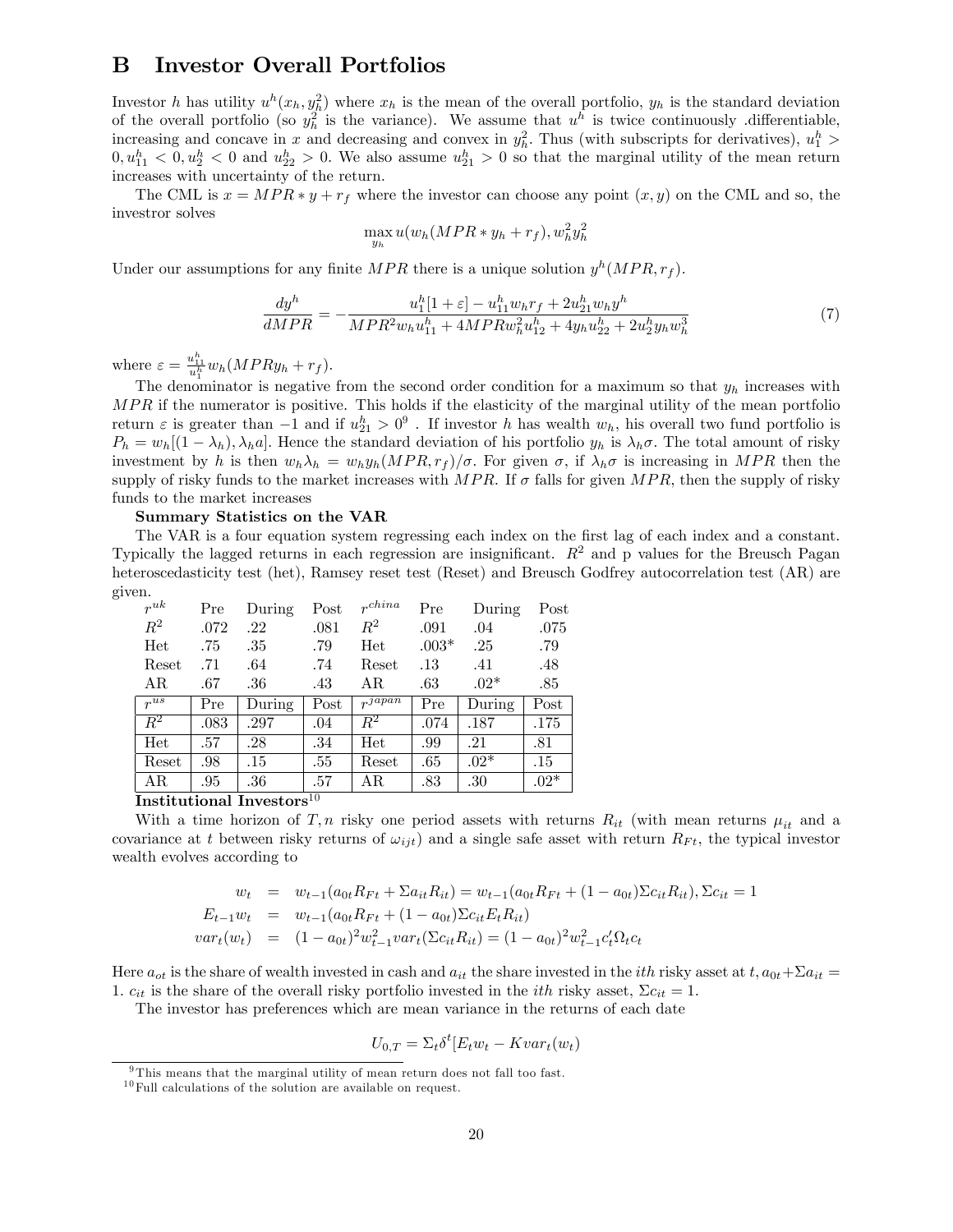Bellmans equation is

$$
V_t(w_{t-1}) = \max_{a_{0t}, c_{it}} [w_{t-1}(a_{0t}R_{Ft} + (1 - a_{0t})\Sigma c_{it}E_tR_{it}) - K(1 - a_{0t})^2 w_{t-1}^2 c_t' \Omega_t c_t + \delta E_t V_{t+1}(w_t)]
$$
  
st  $\Sigma c_{it} = 1$ 

or

$$
V_t(w_{t-1}) = \max_{a_{0t}} [w_{t-1}(a_{0t}R_{Ft} + \max_{c_t} \{(1 - a_{0t})\Sigma c_{it}E_t R_{it}) - K(1 - a_{0t})^2 w_{t-1}^2 c_t' \Omega_t c_t + \delta E_t V_{t+1}(w_t) | \Sigma c_{it} = 1 \}]
$$

Detailed calculation shows that at  $\cal T$ 

$$
\max_{a_{0T}} [w_{T-1}(a_{0T}R_{FT} + \max_{c_T} \{(1 - a_{0T})\Sigma c_{iT}E_T R_{iT}) - K(1 - a_{0T})^2 w_{T-1}^2 c_T^2 \Omega_T c_T | \Sigma c_{iT} = 1 \}]
$$

has the solution

$$
c_T = (2Kw_{T-1})^{-1}(1 - a_{0T})^{-1}[\Omega_T^{-1}ER_T - \frac{i'\Omega_T^{-1}ER_T - 2Kw_{T-1}(1 - a_{0T})}{i'\Omega_t^{-1}i}\Omega_T^{-1}i]
$$
  

$$
a_{0T} = 1 - \frac{i'\Omega_T^{-1}ER_T - i'\Omega_T^{-1}iR_{FT}}{2Kw_{T-1}}
$$

from which

$$
V_T(w_{T-1}) = w_{T-1}R_{FT} - \frac{R_{FT}}{2K}[i'\Omega_T^{-1}ER_T - \frac{1}{2}i'\Omega_T^{-1}iR_{FT}] + 2^{-1}(2K)^{-1}ER_T'\Omega_T^{-1}ER_T
$$
  
\n
$$
= w_{T-1}R_{FT} + A_T
$$
  
\n
$$
A_T = 2^{-1}(2K)^{-1}ER_T'\Omega_T^{-1}ER_T - \frac{R_{FT}}{2K}[i'\Omega_T^{-1}ER_T - \frac{1}{2}i'\Omega_T^{-1}iR_{FT}]
$$

At a generic period t, suppose we conjecture  $V_{t+1}(w_t) = B_{t+1}w_t + A_{t+1}$ 

 $V_t(w_{t-1})$  =  $\max_{a_{0t}} [w_{t-1}(a_{0t}R_{Ft} + \max_{c_t} \{ (1 - a_{0t})\Sigma c_{it}E_tR_{it}) - K(1 - a_{0t})^2w_{t-1}^2c_t'\Omega_t c_t + \delta E_tV_{t+1}(w_t)|\Sigma c_{it} = 1 \}]$ where  $V_{t+1}(w_t) = B_{t+1}w_t + A_{t+1}, w_t = w_{t-1}[a_{0t}R_{Ft} + (1 - a_{0t})\Sigma c_{it}R_{it}]$ 

$$
\max_{c_t} \{ w_{t-1} (1 - a_{0t}) \Sigma c_{it} E_{t-1} R_{it}) - K (1 - a_{0t})^2 w_{t-1}^2 c_t' \Omega_t c_t + \delta B_{t+1} (w_{t-1} (a_{0t} R_{Ft} + (1 - a_{0t}) \Sigma c_{it} E_{t-1} R_{it})) \}
$$
\n
$$
(8)
$$

First choosing the optimal risky asset shares a lot of routine calculation yields

$$
c_t = (2K(1 - a_{0t})w_{t-1})^{-1}
$$
  
\n
$$
[(1 + \delta B_{t+1})\Omega_t^{-1}E_{t-1}R_t - \frac{(1 + \delta B_{t+1})i'\Omega_t^{-1}E_{t-1}R_t - (2K(1 - a_{0t})w_{t-1})}{i'\Omega_t^{-1}i}\Omega_t^{-1}i]
$$

To eliminate the optimal  $c's$  from the value function it is convenient to derive the expected payoff from risky investments (again after a lot of routine calculation). The optimal payoff is

$$
w_{t-1}(1-a_{0t})[(1+\delta B_{t+1})\Sigma c_i E_{t-1}R_{it} - K(1-a_{0t})w_{t-1}c'\Omega_t c]
$$
  
= 
$$
K^{-1}[(1+\delta B_{t+1})^2 E_{t-1}R_t'\Omega_t^{-1} E_{t-1}R_t - \frac{\{(1+\delta B_{t+1})i'\Omega_t^{-1}E_{t-1}R_t - 2K(1-a_0)w_{t-1}\}^2}{i'\Omega_t^{-1}i}]
$$

and the value function (conditional on safe asset investment) is

$$
V_t(w_{t-1}) = \max_{a_{0t}} [w_{t-1}a_{0t}(1+\delta B_{t+1})R_{Ft} + K^{-1}[(1+\delta B_{t+1})^2 E_{t-1}R_t \Omega_t^{-1} E_{t-1}R_t - \frac{\{(1+\delta B_{t+1})^i \Omega_t^{-1} E_{t-1}R_t - 2K(1-a_0)w_{t-1}\}^2}{i'\Omega_t^{-1}i}] + \delta E_{t-1}A_{t+1}
$$